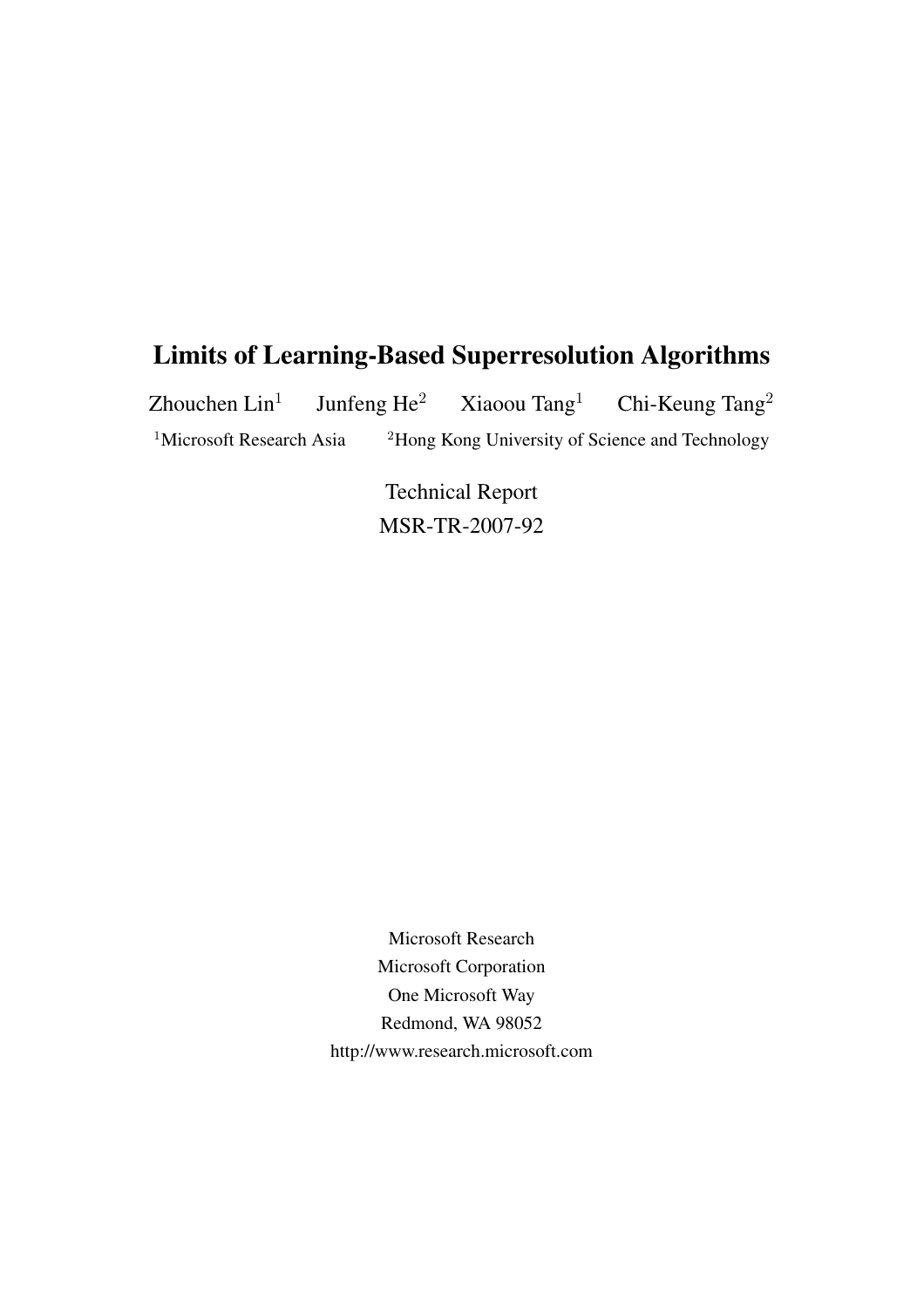## Abstract $1$

*Learning-based superresolution (SR) are popular SR techniques that use application dependent priors to infer the missing details in low resolution images (LRIs). However, their performance still deteriorates quickly when the magnification factor is moderately large. This leads us to an important problem: "Do limits of learning-based SR algorithms exist?" In this paper, we attempt to shed some light on this problem when the SR algorithms are designed for general natural images (GNIs). We first define an expected risk for the SR algorithms that is based on the root mean squared error between the superresolved images and the ground truth images. Then utilizing the statistics of GNIs, we derive a closed form estimate of the lower bound of the expected risk. The lower bound can be computed by sampling real images. By computing the curve of the lower bound w.r.t. the magnification factor, we can estimate the limits of learning-based SR algorithms, at which the lower bound of expected risk exceeds a relatively large threshold. We also investigate the sufficient number of samples to guarantee an accurate estimation of the lower bound. From our experiments, we have a key observation that the limits may be independent of the size of either the LRIs or the high resolution images.*

## 1 Introduction

Superresolution (SR) is a technique that produces an image or video with a resolution higher than those of any of the input images or frames. Roughly speaking, SR algorithms can be categorized into four classes [3, 11, 5]. Interpolation-based algorithms register low resolution images (LRIs) with the high resolution image (HRI), then apply nonuniform interpolation to produce an improved resolution image which is further deblurred. Frequencybased algorithms try to dealias the LRIs by utilizing the phase difference among the LRIs. Reconstruction-based algorithms rely on the relationship between the LRIs and the HRI and assume various kinds of priors on the HRI in order to regularize this ill-posed inverse problem. Recently, many learning-based SR algorithms have attracted much attention.

#### 1.1 Learning-Based SR Algorithms

Learning-based SR algorithms are new SR techniques that may have started from the seminal papers by Freeman and Pasztor [6] and Baker and Kanade [1]. Compared to traditional

<sup>&</sup>lt;sup>1</sup>A short version of this technical report was accepted by International Conference on Computer Vision 2007.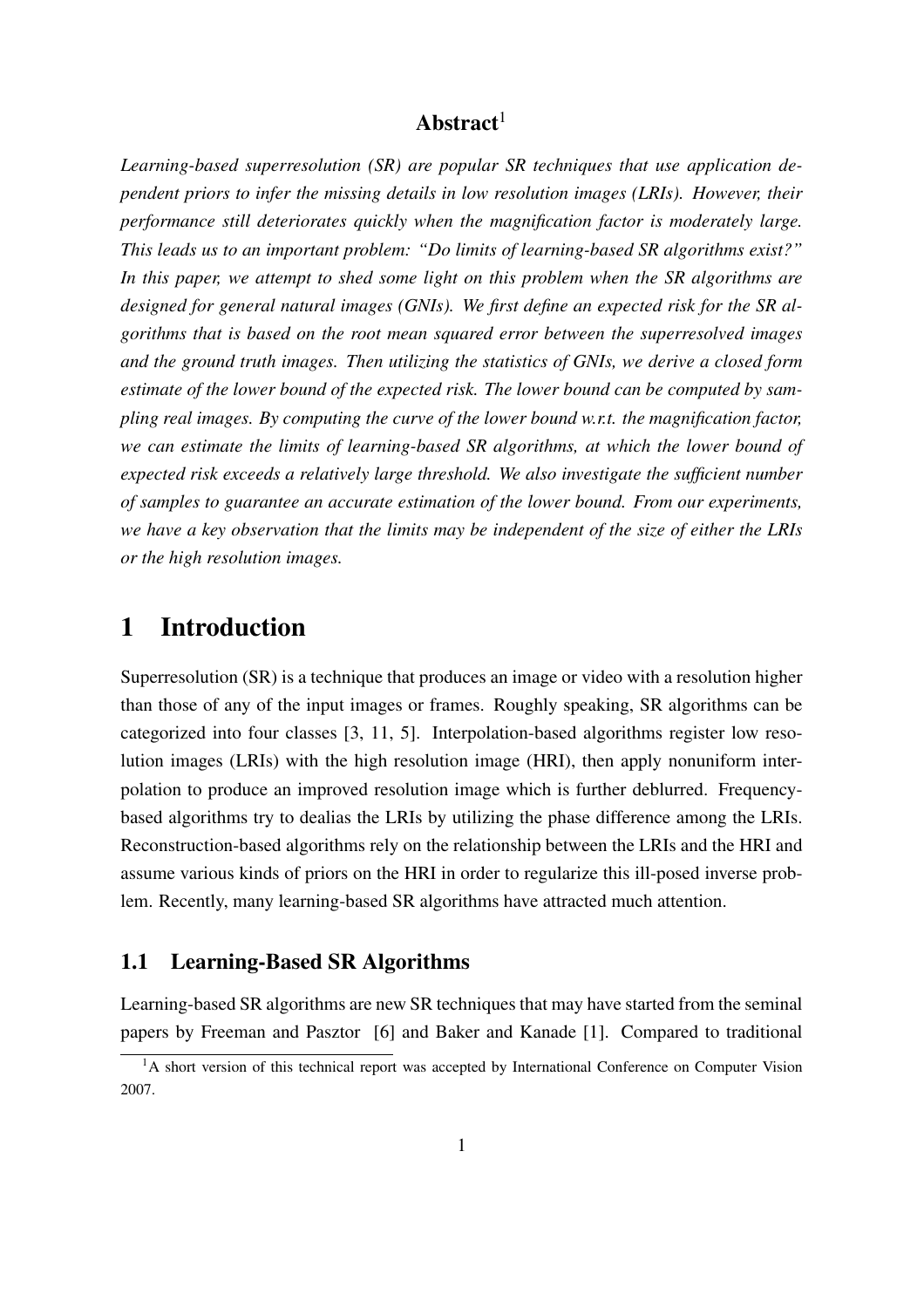

Figure 1: *The Markov network adopted by Freeman and Pasztor [6] (adapted from [6]).*

methods, which basically process images at the signal level, learning-based SR algorithms incorporate application dependent priors to infer the unknown HRI. For example, as a widely adopted framework, Freeman and Pasztor's Markov network [6] models the SR problem as an inference problem of the high frequency:

$$
\mathbf{h}' = \arg\max_{\mathbf{h}'} P(\mathbf{h}'|\tilde{\mathbf{l}}) = \arg\max_{\mathbf{h}'} P(\tilde{\mathbf{l}}|\mathbf{h}')P(\mathbf{h}'),
$$

where h' is the missing high frequency of the HRI h,  $\tilde{l}$  is the mid-frequency of the input image l interpolated to the size of h. Adding the inferred high frequency to the interpolated LRI gives the output HRI. Freeman and Pasztor defined the likelihood and the prior via image patches:

$$
P(\tilde{\mathbf{l}}|\mathbf{h}') = \prod_{k} P(\tilde{\mathbf{l}}_k|\mathbf{h}'_k), \text{ and } P(\mathbf{h}') = \prod_{\mathbf{h}'_j \in \mathcal{N}(\mathbf{h}'_i)} P(\mathbf{h}'_i|\mathbf{h}'_j),
$$

where  $\mathbf{h}'_i$  and  $\tilde{\mathbf{l}}_k$  are the patches in  $\mathbf{h}'$  and  $\tilde{\mathbf{l}}$ , respectively, and  $\mathcal{N}(\mathbf{h}'_i)$  is the set of neighboring high resolution patches of  $h'_i$ . Figure 1 shows the Markov network that links the local patches.  $P(\tilde{\mathbf{l}}_k | \mathbf{h}'_k)$  and  $P(\mathbf{h}'_i | \mathbf{h}'_j)$  are learnt from training images and are approximated by a mixture of Gaussians (MoGs). The solution h' is found by belief propagation.

From the above example, one can see that the methodology of learning-based SR algorithms is quite different from traditional ones. Despite some drawbacks, such as the magnification factor is usually fixed and the performance often depends on how well the input LRI matches the training low resolution samples, learning-based SR algorithms have several advantages. For example, they work on fewer LRIs but can still achieve a higher magnification factor than traditional algorithms can. Most of them can even work on a *single* image. Moreover, it is possible to design fast learning-based SR algorithms, e.g., eigenface based face hallucination [4, 7], to achieve real-time SR. Finally, if we change the prior for learning-based SR algorithms, the HRIs may exhibit an artistic style [6, 12]. This may enable learning-based SR algorithms to perform style transfer. In contrast, traditional SR algorithms do not have such capability.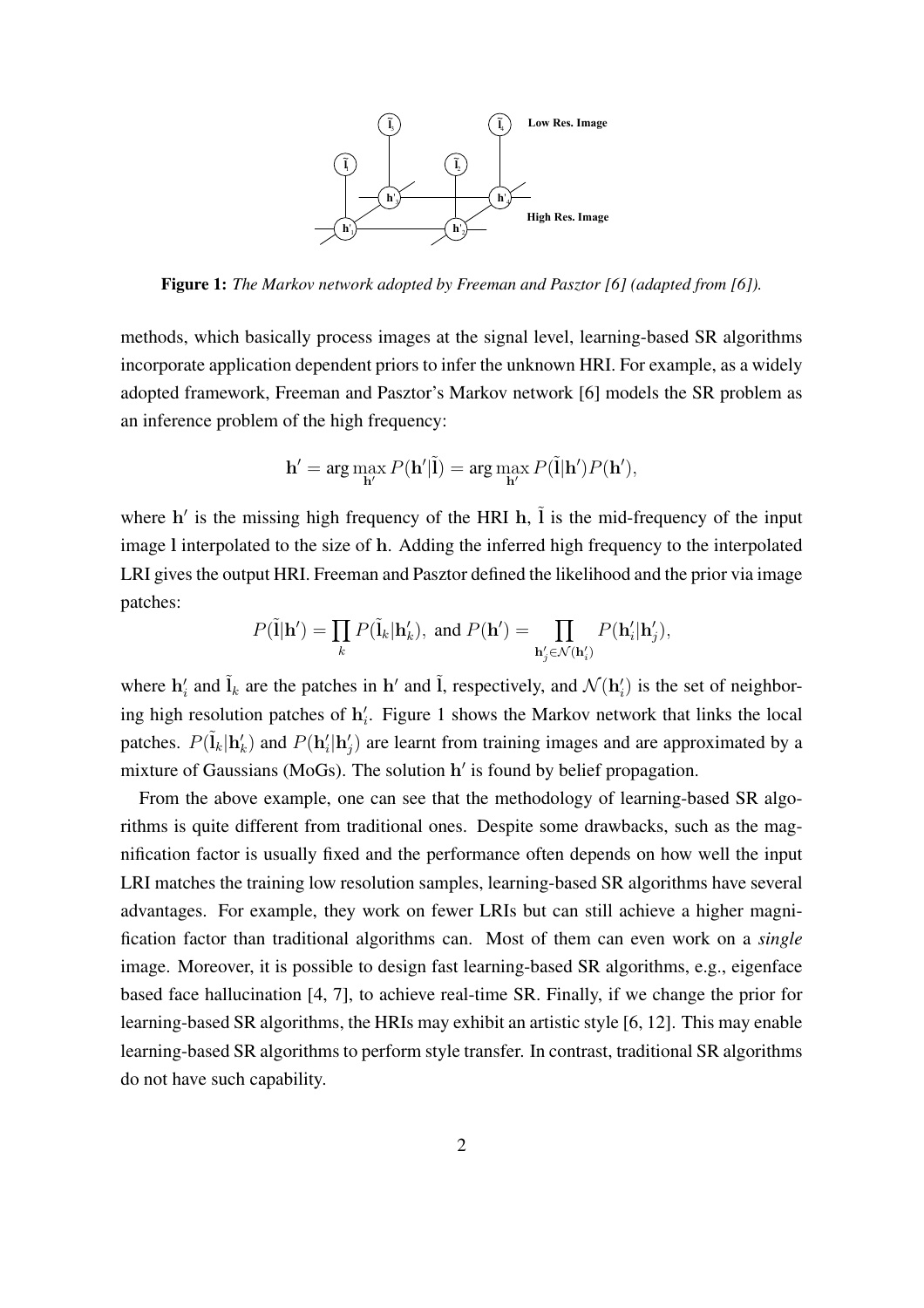Because of their advantages, learning-based SR algorithms have become popular. Bishop et al. [2], Pickup et al. [12], and Sun et al. [15] also adopted the Markov network as Freeman and Pasztor [6] did but they differed in the definition of priors and likelihoods. Baker and Kanade's hallucination algorithm [1] further inspired the work in this field. Gunturk et al. [7], Capel and Zisserman [4], Liu et al. [9], and Wang and Tang [18] all used face bases and inferred the combination coefficients of the bases, where the face bases are different. Liu et al.'s face hallucination algorithm [10] was a combination of [7] and [6] to infer the global face structure and the local details, respectively.

Despite different implementation details, in an abstract sense, a learning process picks a function  $f(z, \alpha)$  from an admissible function set (by specifying the index parameter  $\alpha$ ) [17]. Then, a learning-based SR algorithm can be viewed as a function  $s$  that maps an LRI to an HRI,<sup>2</sup> where all prior knowledge has been used to specify  $s$ , and  $s$  is a function of the input LRI only (i.e., we only consider single-image SR in this paper, and after training, no additional information can be applied for SR).

#### 1.2 What are the Limits of Learning-Based SR Algorithms?

Among the existing algorithms, those in [6, 15, 12, 2] can be applied to general images or videos [2]. In contrast, the algorithms in [1, 10, 4, 7, 9] are devoted only to face hallucination. The underlying reason that the second category of algorithms were proposed mainly because the first category of algorithms cannot produce good results when the magnification factors are only moderately large. Therefore, the application scenario needs to be narrowed down so that more specific prior knowledge, e.g., the strong structure of faces, can be used. However, even for the second category of algorithms, accurate alignment of faces has to be done. Otherwise, the hallucinated faces are still unsatisfactory even for magnification factors that are still not very large. This poses an important question: "Do limits exist for learningbased superresolution?", i.e., "Does there exist an upper bound for magnification factors such that *no* SR algorithm can produce satisfactory results?" This paper aims at presenting our preliminary work on this problem.

To investigate the problem quantitatively, we have to define the meaning of the "limit". In statistical learning theory, the performance of a learning function  $f(z, \alpha)$  is usually evaluated by its expected risk [17]:

$$
R(\alpha) = \int r(z, f(z, \alpha)) \mathrm{d}F(z), \tag{1}
$$

 ${}^{2}$ By compositing with the downsampling matrix we have a function that maps an HRI to another HRI. See Eqn. (2).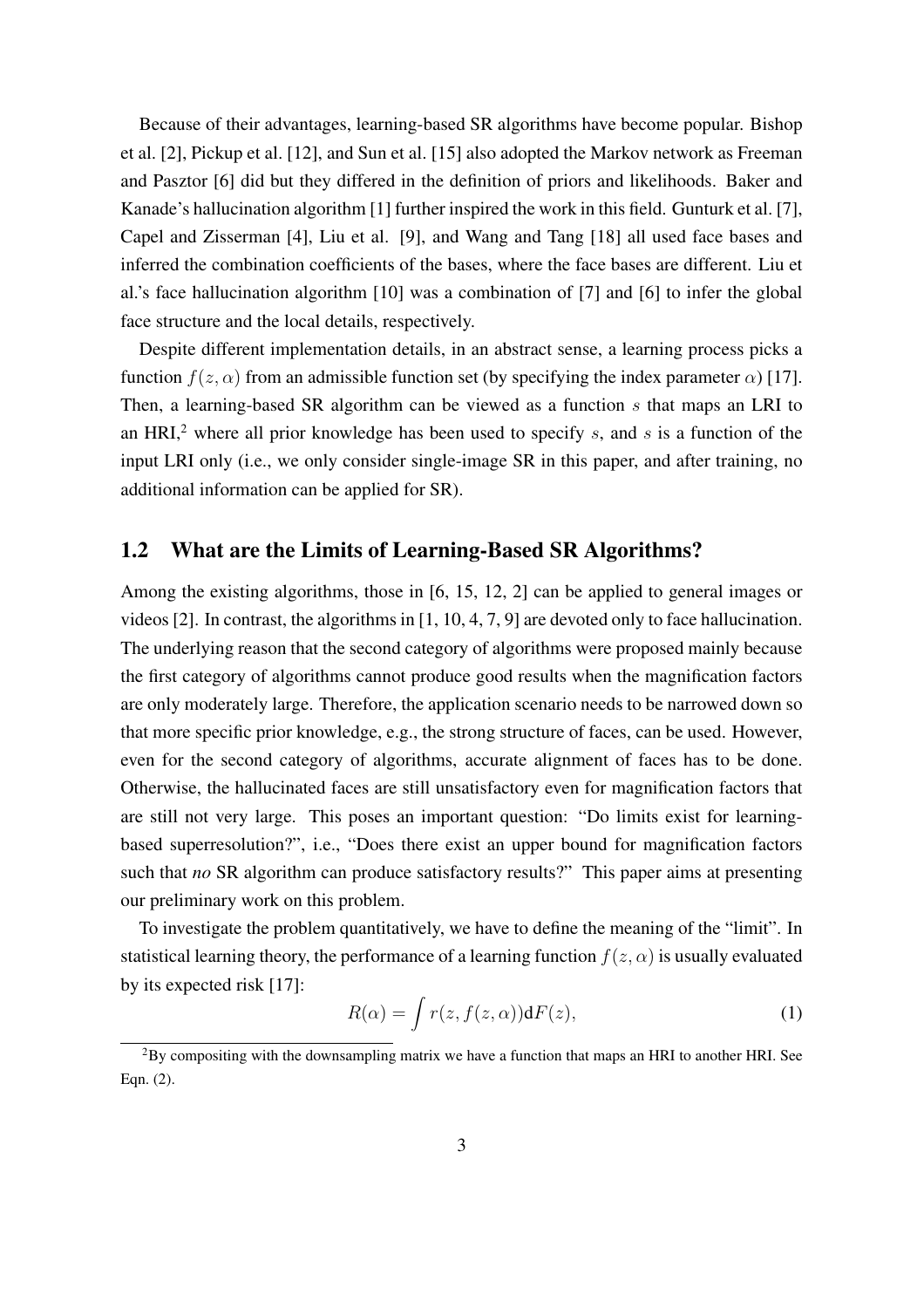where  $r(z, f(z, \alpha))$  is the risk function and  $F(z)$  is the probability function of z. In our problem, z represents the HRI. If we can define what the risk function is, we can use the expected risk to evaluate the performance of learning-based SR algorithms, i.e., we have to look at the average performance of SR algorithms. It is possible that an SR algorithm performs well on a particular LRI. However, if the SR results on many other LRIs are poor, we still do not consider it a good SR algorithm.

As suggested in [8], a good SR algorithm should produce HRIs that are close to the ground truth. Otherwise, the produced HRI will not be what we desire, no matter how high its resolution is (e.g., a high resolution car image will not be considered as the HRI of a low resolution face image no matter how many details it presents). Therefore, we may define the risk function as the closeness between an HRI and its superresolved version. As the root mean squared error (RMSE) is a widely used measure of image similarity in the image processing community (e.g., the peak signal to noise ratio in image compression) and also in various kinds of error analysis, we may define the risk function using the RMSE between an HRI and its superresolved version.

Although small RMSEs do not necessarily guarantee good recovery of the HRIs, large RMSEs should nonetheless imply that the recovery is poor. Therefore, we may convert the problem to a tractable one: find the upper bound of the magnification factors such that the expected risk is below a relatively *large* threshold. Such an upper bound can be considered the limits of learning-based SR algorithms.

#### 1.3 Previous Work and Our Contributions

Although many SR approaches have been proposed [1, 2, 6, 10, 15, 4, 12, 11, 5, 7, 9], theoretical analysis of SR algorithms has rarely been addressed. Only in [8] and [1], limits of reconstruction-based SR algorithms are discussed. For learning-based algorithms, no similar work has been done. In this paper, we provide some theoretical analysis on the limits of learning-based SR algorithms for general natural images, which is the first work on this problem according to the best of our knowledge. Our paper has two major contributions:

- 1. A closed form lower bound of the expected error between the superresolved and the ground truth images is proved. This formula only involves the covariance matrix and the mean of the prior distribution of HRIs. This lower bound is used to estimate the limits of learning-based SR algorithms.
- 2. A formula on the sufficient number of HRIs is provided to ensure the accuracy of the sample-based computation of the lower bound.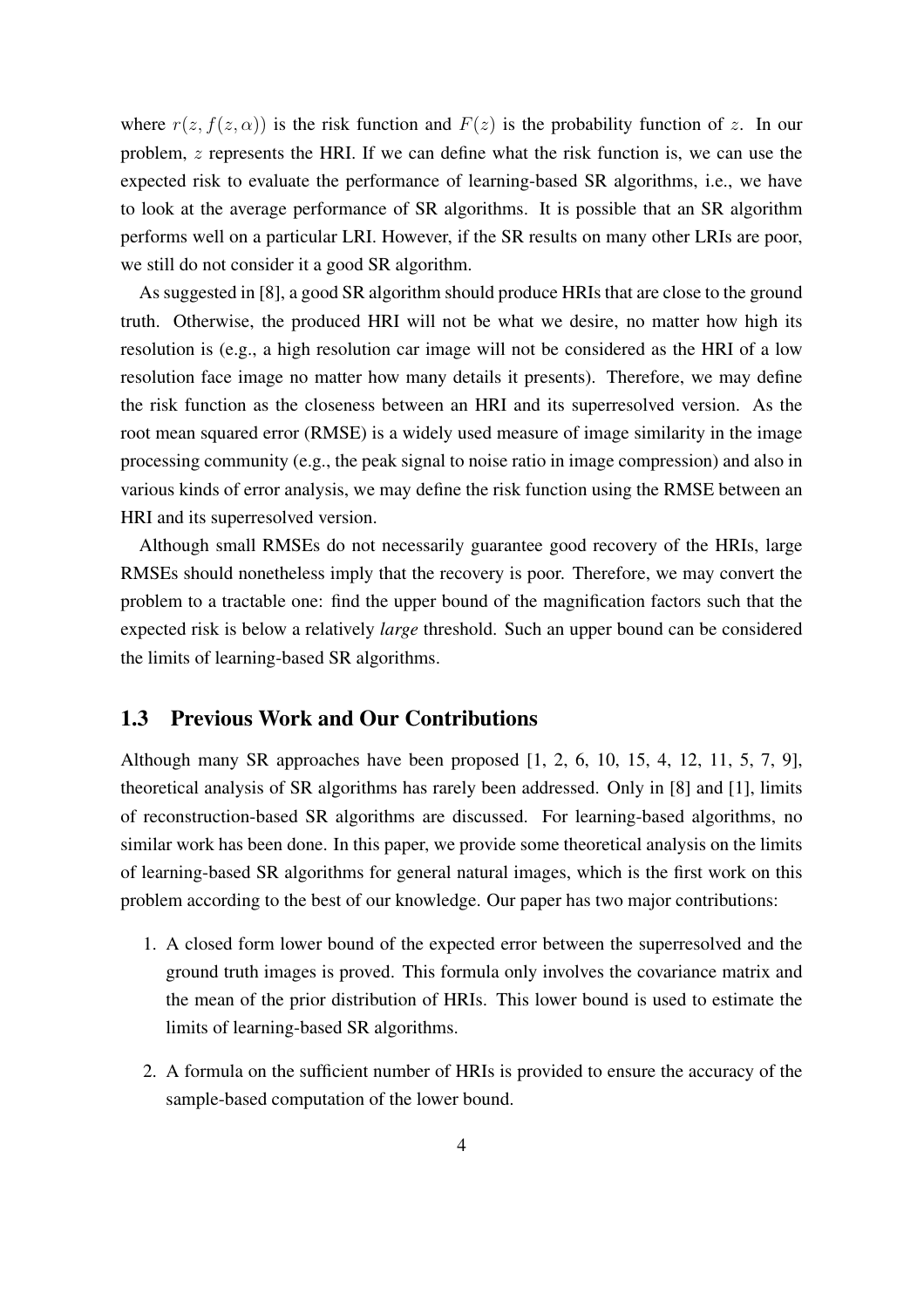

Figure 2: *Our methodology of finding the limits of learning-based SR algorithms. Please refer to Section 2 for the details.*

Moreover, from our experiments, we have observed that the limits may be independent of the sizes of both LRIs and HRIs.

Currently, we limit our analysis to general natural images, i.e., *the set of all natural images of given size*, because the statistics of general natural images have been studied for a long time [14] and there have been some pertinent observations on their characteristics that are useful for our analysis. In particular, we will use the following two properties:

- 1. The distribution of HRIs is not concentrated around several HRIs and the distribution of LRIs is not concentrated around several LRIs either. Noticing that general natural images cannot be classified into a small number of categories will justify this property.
- 2. Smoother LRIs have a higher probability than non-smooth ones. This property is actually called the "smoothness prior" that is widely used for regularization, for instance, when performing reconstruction-based SR.

In contrast, for specific class of images, e.g., face or text images, there is no similar work on their statistics to the best of our knowledge. So currently we have to focus on the SR of general natural images.

## 2 Analysis of Learning-Based SR Algorithms

Figure 2 outlines our analysis on the limits of learning-based SR algorithms. We first define the expected risk of a learning-based SR algorithm. The risk is minimized by an optimal SR function. Using the statistics of general natural images, we derive a closed form formula for the lower bound of the risk, which only involves the covariance matrix and the mean of the distribution of the HRIs. By sampling the real-world HRIs, we can obtain a curve of the lower bound of the risk w.r.t. the magnification factor. Finally, by choosing a relatively large threshold for the lower bound of the risk, we can roughly estimate the *limit* of the learningbased SR algorithms. We also estimate the sufficient number of image samples that indicates when to stop sampling. In the following subsections, we give the details of our analysis.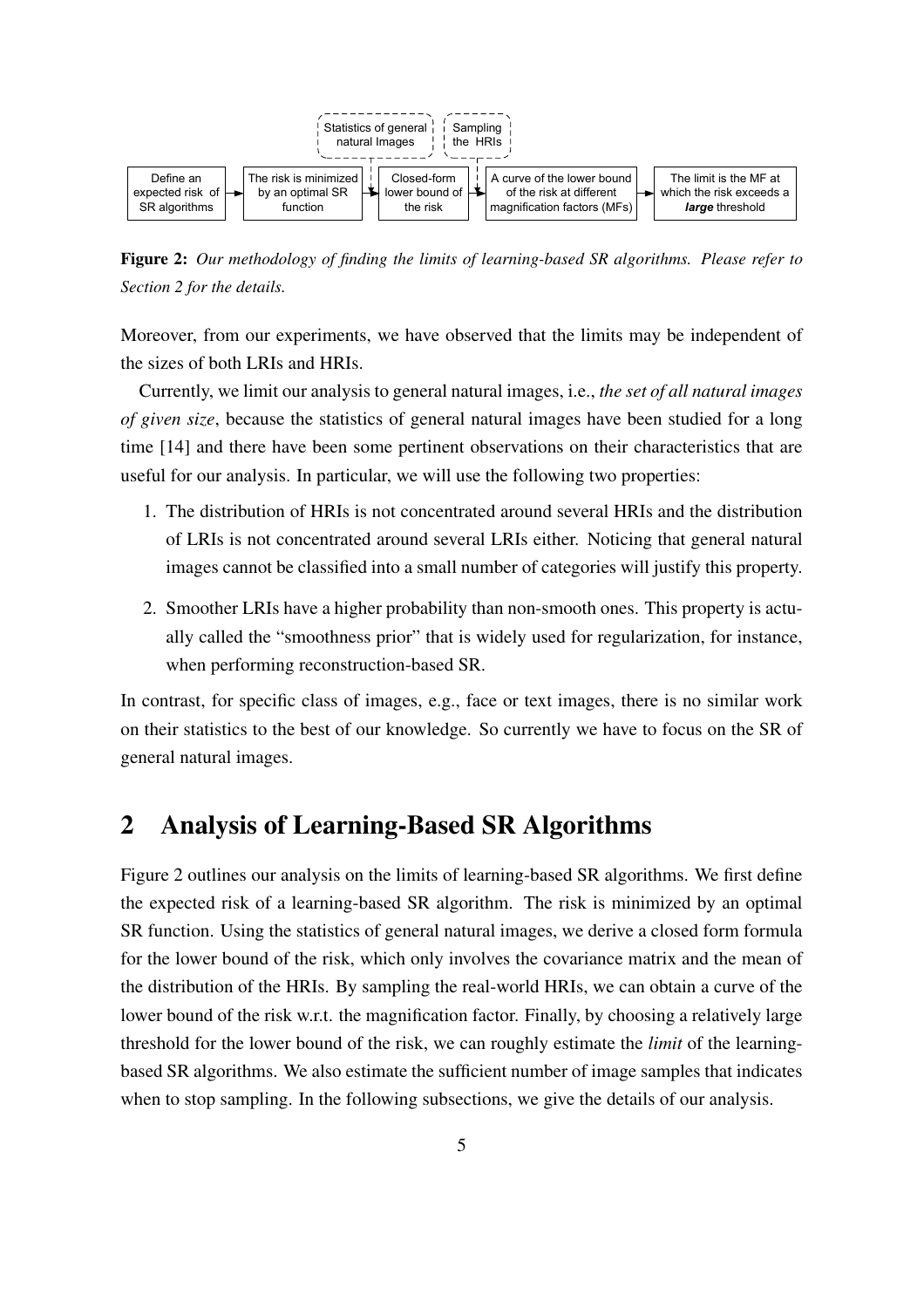#### 2.1 Problem Formulation

For simplicity, we present the arguments for the 1D case only. Those for the 2D case are similar but the derivation is much more complex.

As argued in Section 1.2, we use the RMSE between an HRI and the recovered HRI to evaluate the performance of a learning-based SR algorithm. This motivates us to define the following expected risk of the SR algorithm: $3$ 

$$
g(N,m) = \left(\frac{1}{mN}\tilde{g}(N,m)\right)^{\frac{1}{2}}, \text{ where}
$$
  

$$
\tilde{g}(N,m) = \int_{\mathbf{h}} ||\mathbf{h} - s(\mathbf{D}\mathbf{h})||^2 p_h(\mathbf{h}) d\mathbf{h},
$$
 (2)

in which s is the learnt SR function that maps N-dimensional images to  $mN$ -dimensional ones,  $m > 1$  is the magnification factor and always makes  $mN$  an integer,  $p_h$  is the probability density functions of the HRIs, and D is the downsampling matrix that downsamples  $mN$ -dimensional signals to  $N$ -dimensional ones. The downsampling matrix is introduced here to simulate the image formation process. Although there might not be a uniform downsampling matrix for all the HRIs and some image formation process may even involve a nonlinear transform on the HRI, we may nevertheless throw all the discrepancy from our model into noise n by replacing  $s(Dh)$  with  $s(Dh + n)$ . However, the discussion on the effect of noise (see (22)) is deferred to our future work.

Eqn. (2) defines the expected risk of a particular SR algorithm s, which should be evaluated by running the algorithm on a large number of HRIs. This is very time consuming. Moreover, for a particular SR algorithm, its magnification factor is often fixed. Therefore, estimating the expected risk of a *particular* SR function does not help to find the limits of *all* learning-based SR algorithms. Consequently, we have to study the lower bound of (2).

Before going on, we first introduce the corresponding upsampling matrix U which upsamples N-dimensional signals to  $mN$ -dimensional ones. We expect that images are unchanged if they are upsampled and then downsampled. This implies that  $DU = I$ , where I is the identity matrix. This upsampling matrix is purely a mathematical tool to facilitate the derivation and the representation of our results. We also use  $\Sigma$  and h to denote the covariance matrix and the mean of the HRIs h, respectively.

#### 2.2 Main Results

The central theorem of our paper is the following:

<sup>&</sup>lt;sup>3</sup>Throughout our paper, vectors or matrices are written in boldface, while scalars are in normal fonts. Moreover, all the vectors without the transpose are column vectors.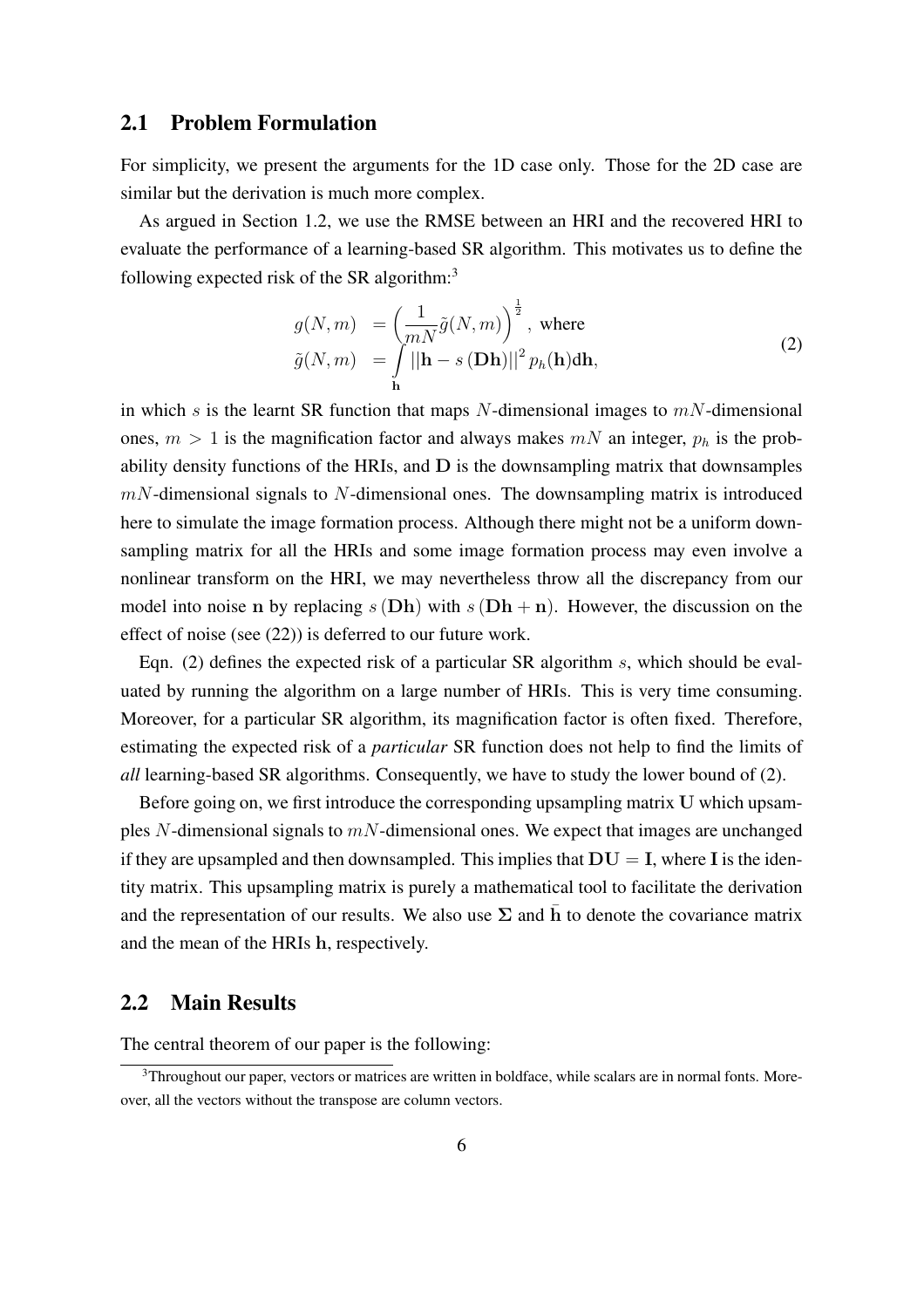Theorem 2.1 *(Lower Bound of the Expected Risk) When* ph(h) *is the distribution of general natural images, namely the set of all natural images,*  $\tilde{q}(N,m)$  *is effectively lower bounded*  $b \vee b(N, m)$ *, where* 

$$
\tilde{b}(N,m) = \frac{1}{4}tr\left[ (\mathbf{I} - \mathbf{U}\mathbf{D})\mathbf{\Sigma}(\mathbf{I} - \mathbf{U}\mathbf{D})^t \right] + \frac{1}{4} ||(\mathbf{I} - \mathbf{U}\mathbf{D})\bar{\mathbf{h}}||^2,
$$
\n(3)

*in which tr*( $\cdot$ ) *is the trace operator and the superscript*  $^t$  represents the matrix or vector *transpose. Hence* g(N, m) *is lower bounded by*

$$
b(N,m) = \left(\frac{1}{mN}\tilde{b}(N,m)\right)^{\frac{1}{2}}.
$$
\n(4)

As for an HRI h,  $(I - UD)h = h - U(Dh)$  is its high frequency. So Eqn. (3) is essentially related to the richness of the high frequency component in the HRIs. Hence Theorem 2.1 implies that the richer the high frequency component in the HRIs is, the more difficult the SR is.

Note that Theorem 2.1 holds for all possible SR functions s as it gives the lower bound of the risk, which we have derived conservatively. Consequently, the estimate on the limits of learning-based SR algorithms using (4) is also conservative. And also note that  $p_h(h)$  being the distribution of the set of all natural images is important for us to arrive at (3). Otherwise, we will not come up with the coefficient 1/4 therein and  $\tilde{q}(N, m)$  may be arbitrarily close to 0. For example, if there is only one HRI, we can always recover the HRI no matter how low resolution the LRI is.

As a simple yet effective analytical model for  $p_h(h)$  of general natural images is unavailable, we sample real HRIs to estimate  $\tilde{b}(N, m)$ . To make sure that sufficient images have been sampled to achieve an accurate estimate of  $\tilde{b}(N, m)$ , we further prove the following theorem:

**Theorem 2.2** *(Sufficient Number of Samples) If we sample*  $M(p, \varepsilon)$  *HRIs independently, then with probability of at least*  $1-p$ ,  $|\hat{b}(N,m) - \tilde{b}(N,m)| < \varepsilon$ , where  $\hat{b}(N,m)$  *is the value*  $of \tilde{b}(N, m)$  *estimated from real samples*,<sup>4</sup>

$$
M(p, \varepsilon) = \frac{(C_1 + 2C_2)^2}{16p\varepsilon^2},
$$
\n(5)

<sup>4</sup>Throughout our paper, we use the embellishment ∧ above a value to represent the sampled or estimated quantities.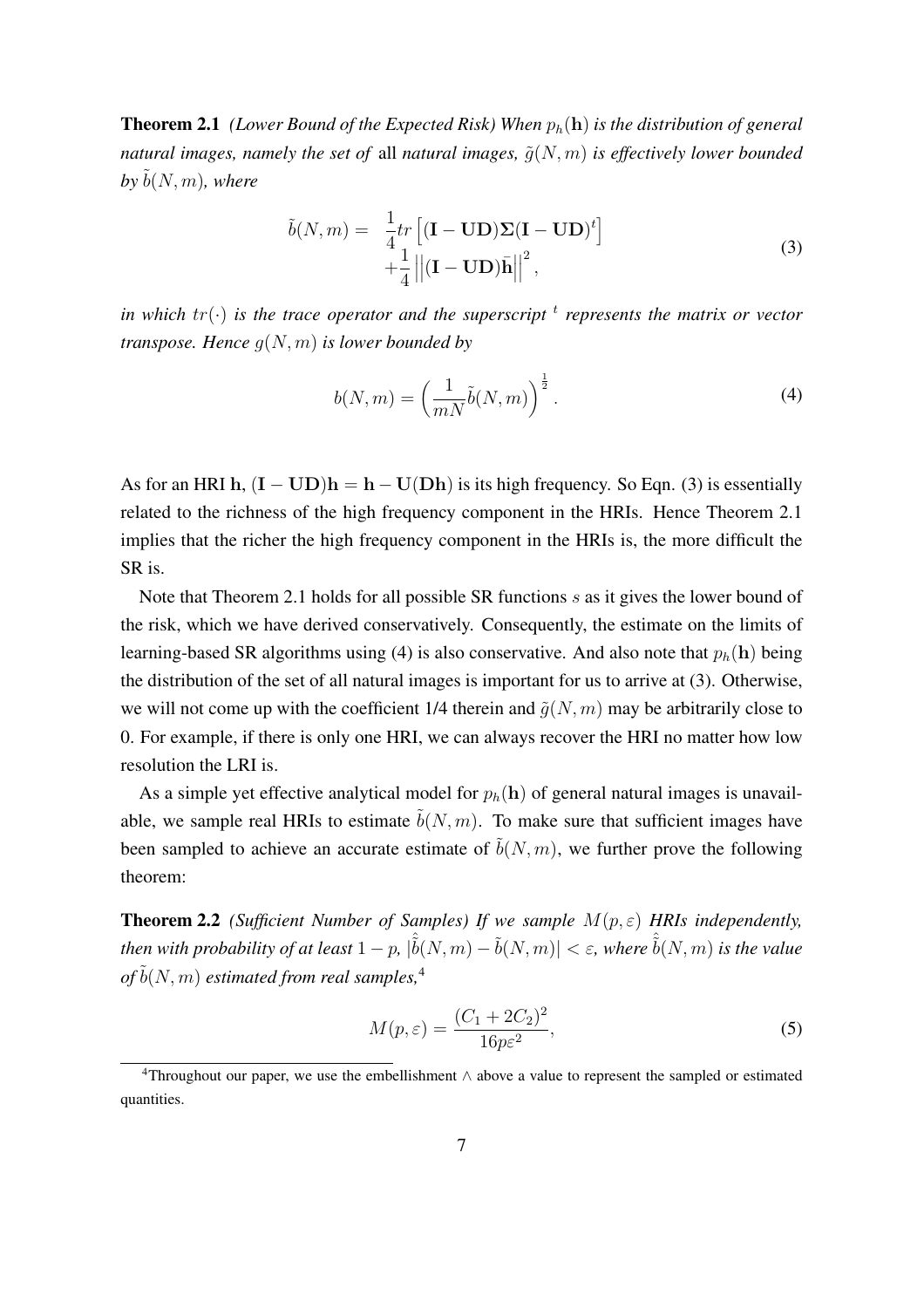$$
C_1 = \sqrt{E\left(\left\|\left(\mathbf{I} - \mathbf{U}\mathbf{D}\right)(\mathbf{h} - \bar{\mathbf{h}})\right\|^4\right) - tr^2\left[\left(\mathbf{I} - \mathbf{U}\mathbf{D}\right)\Sigma(\mathbf{I} - \mathbf{U}\mathbf{D})^t\right]}, \text{ and } C_2 = \sqrt{\bar{\mathbf{b}}^t \Sigma \bar{\mathbf{b}}}, \text{ in which } E(\cdot) \text{ is the expectation operator and } \bar{\mathbf{b}} = (\mathbf{I} - \mathbf{U}\mathbf{D})^t(\mathbf{I} - \mathbf{U}\mathbf{D})\bar{\mathbf{h}}.
$$

Note that both  $C_1$  and  $C_2$  are related to the variance of the high frequency component of the HRIs. So Theorem 2.2 implies that the larger the variance is, the more samples are required.

In subsections 2.3 and 2.6, we will provide the sketches of proving the above two theorems.

#### 2.3 Lower Bound of the Expected Risk

In this subsection, we present the idea of proving Theorem 2.1. Now that different HRIs can result in the same LRI (Dh can be identical for different h), it may be easier to analyze (2) by fixing  $Dh$ . This can be achieved by performing a variable transform in (2). To do so, we find a complementary matrix (not unique) Q such that  $\begin{pmatrix} D \end{pmatrix}$  $\overline{\bf Q}$  is a non-singular square matrix and  $QU = 0$ . Such a Q exists. The proof can be found in Appendix. Denote  $M = (R \ V) =$  $\ddot{\phantom{1}}$  $\bigcap$  $\bf Q$  $\overline{\phantom{a}}$  $\mathbf{I}$ −1 . From  $\ddot{\phantom{1}}$  $\left( \begin{array}{c} D \end{array} \right)$  $\bf Q$  $\frac{13}{1}$  $(R \quad V) = I$ , we know that  $R = U$ .  $\mathcal{L}^{\text{max}}$ 

Now we perform a variable transform  $h = M \left( \begin{array}{c} x \\ y \end{array} \right)$ y ), then (2) becomes

$$
\tilde{g}(N,m) = \int_{\mathbf{x},\mathbf{y}} \left\| (\mathbf{U} \ \mathbf{V}) \begin{pmatrix} \mathbf{x} \\ \mathbf{y} \end{pmatrix} - s(\mathbf{x}) \right\|^2
$$
\n
$$
\times p_{x,y} \left( \begin{pmatrix} \mathbf{x} \\ \mathbf{y} \end{pmatrix} \right) d\mathbf{x} d\mathbf{y}
$$
\n
$$
= \int_{\mathbf{x}} p_x(\mathbf{x}) V(\mathbf{x}) d\mathbf{x},
$$
\n(6)

where

$$
p_{x,y}\left(\begin{pmatrix} \mathbf{x} \\ \mathbf{y} \end{pmatrix}\right) = |\mathbf{M}|p_h\left(\mathbf{M}\begin{pmatrix} \mathbf{x} \\ \mathbf{y} \end{pmatrix}\right),
$$

$$
V(\mathbf{x}) = \int_{\mathbf{y}} ||\mathbf{V}\mathbf{y} - \phi(\mathbf{x})||^2 \tilde{p}_y(\mathbf{y}|\mathbf{x}) d\mathbf{y}.
$$
(7)

 $p_x(\mathbf{x})$  is the marginal distribution of x,  $\tilde{p}_y(\mathbf{y}|\mathbf{x})$  is the conditional distribution of y given x, and  $\phi(\mathbf{x}) = s(\mathbf{x}) - \mathbf{U}\mathbf{x}$  is the recovered high frequency component of the HRI given the LRI x. For this reason, we call  $\phi(x)$  the high frequency (HF) function. Note that  $x = Dh$ , and  $Vy = h - Ux$ . So x is the LRI downsampled from h, and Vy is the high frequency of h.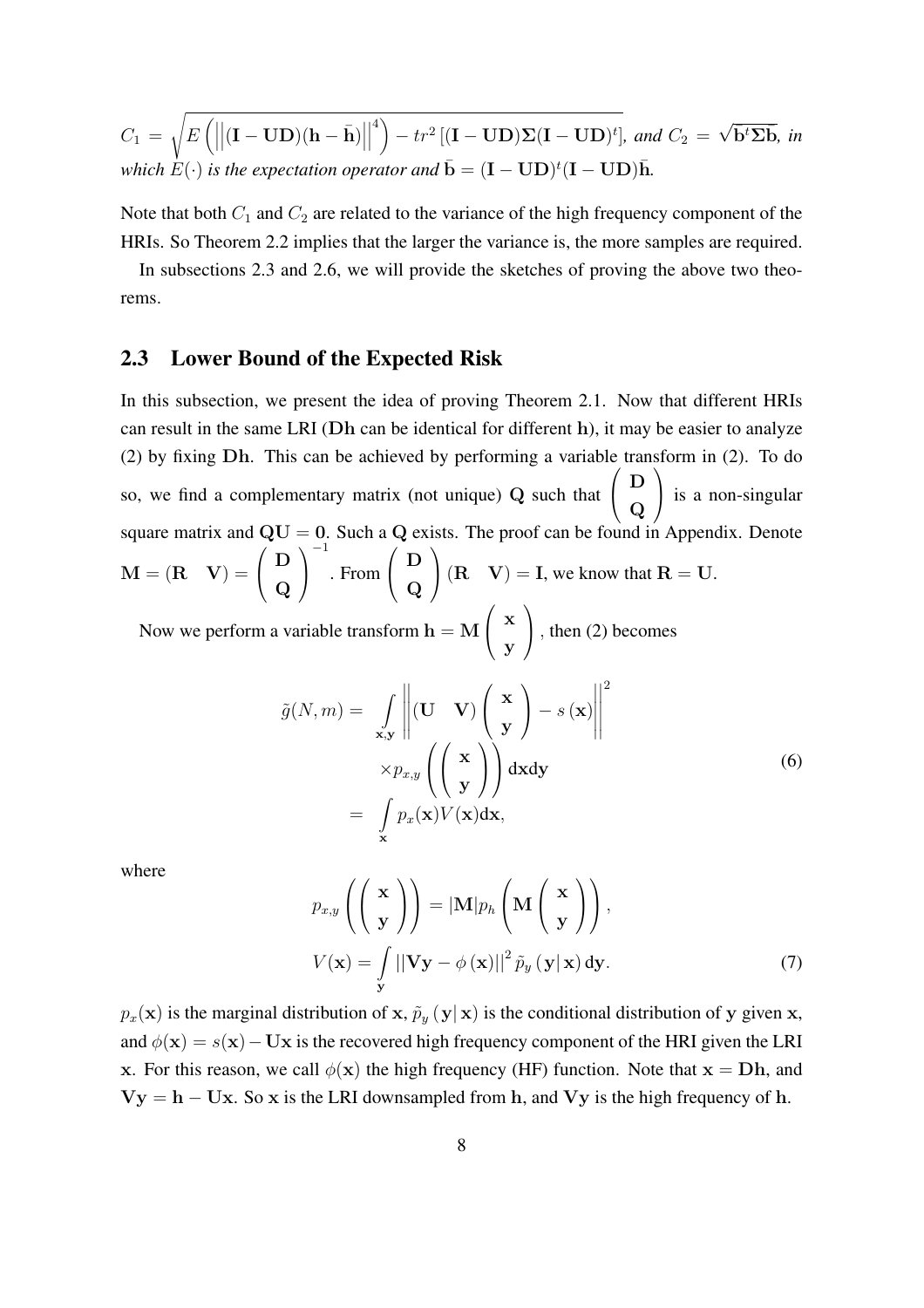One can see that there is an optimal HF function such that  $V(\mathbf{x})$  (hence  $g(N, m)$ ) is minimized:

$$
\phi_{opt}(\mathbf{x}; \tilde{p}_y) = \mathbf{V} \int_{\mathbf{y}} \mathbf{y} \tilde{p}_y(\mathbf{y}|\mathbf{x}) \, \mathrm{d}\mathbf{y},\tag{8}
$$

where  $\phi_{opt}(\mathbf{x}; p)$  denotes the optimal  $\phi$  w.r.t. the distribution p. This means that the optimal high frequency component should be the expectation of all possible high frequencies associated to the LRI x.

Then one can easily verify that

$$
V(\mathbf{x}) = \int_{\mathbf{y}} \left| |\mathbf{V} \mathbf{y}| \right|^2 \tilde{p}_y (\mathbf{y} | \mathbf{x}) d\mathbf{y} - ||\phi_{opt}(\mathbf{x}; \tilde{p}_y)||^2.
$$
 (9)

In Appendix, we show that for general natural images,

$$
\int_{\mathbf{x}} p_x(\mathbf{x}) \left| \left| \phi_{opt}(\mathbf{x}; \tilde{p}_y) \right| \right|^2 d\mathbf{x} \le \frac{3}{4} \int_{\mathbf{x}} \int_{\mathbf{y}} \left| |\mathbf{V} \mathbf{y}| \right|^2 p_{x,y} \left( \begin{pmatrix} \mathbf{x} \\ \mathbf{y} \end{pmatrix} \right) d\mathbf{y} d\mathbf{x}.
$$
 (10)

Therefore, from (6) and (9) we have that

$$
\tilde{g}(N,m) = \int_{\mathbf{x}} p_x(\mathbf{x}) \left( \int_{\mathbf{y}} ||\mathbf{V}\mathbf{y}||^2 \tilde{p}_y(\mathbf{y}|\mathbf{x}) d\mathbf{y} - ||\phi_{opt}(\mathbf{x}; \tilde{p}_y)||^2 \right) d\mathbf{x}
$$
\n
$$
\geq \frac{1}{4} \int_{\mathbf{x}, \mathbf{y}} ||\mathbf{V}\mathbf{y}||^2 p_{x,y} \left( \begin{pmatrix} \mathbf{x} \\ \mathbf{y} \end{pmatrix} \right) d\mathbf{x} d\mathbf{y}
$$
\n
$$
= \frac{1}{4} \int_{\mathbf{h}} ||\mathbf{VQ}\mathbf{h}||^2 p_h(\mathbf{h}) d\mathbf{h}
$$
\n
$$
= \frac{1}{4} tr \left( (\mathbf{I} - \mathbf{UD}) \Sigma (\mathbf{I} - \mathbf{UD})^t \right) + \frac{1}{4} ||(\mathbf{I} - \mathbf{UD})\bar{\mathbf{h}}||^2,
$$
\n(11)

where we have used  $VQ = I - UD$ , which comes from  $(U \ V)$  $\left( \begin{array}{c} \mathbf{D} \end{array} \right)$  $\overline{\bf Q}$  $\vert$  = I. This proves Theorem 2.1.

We see that the variance and the mean of the HRIs plays a key role in lower bounding  $g(N, m)$ . Although it is intuitive that  $p_h(h)$  is critical for the limits of learning-based SR

# algorithms, Theorem 2.1 exactly depicts how  $p_h(h)$  influences the SR performance.

## 2.4 Limits of Learning-Based SR Algorithms

The introduction of the optimal HF function (or equivalently, the optimal SR function, as  $s_{opt}(\mathbf{x}) = \phi_{opt}(\mathbf{x}) + \mathbf{U}\mathbf{x}$  frees us from dealing with the details of different learning-based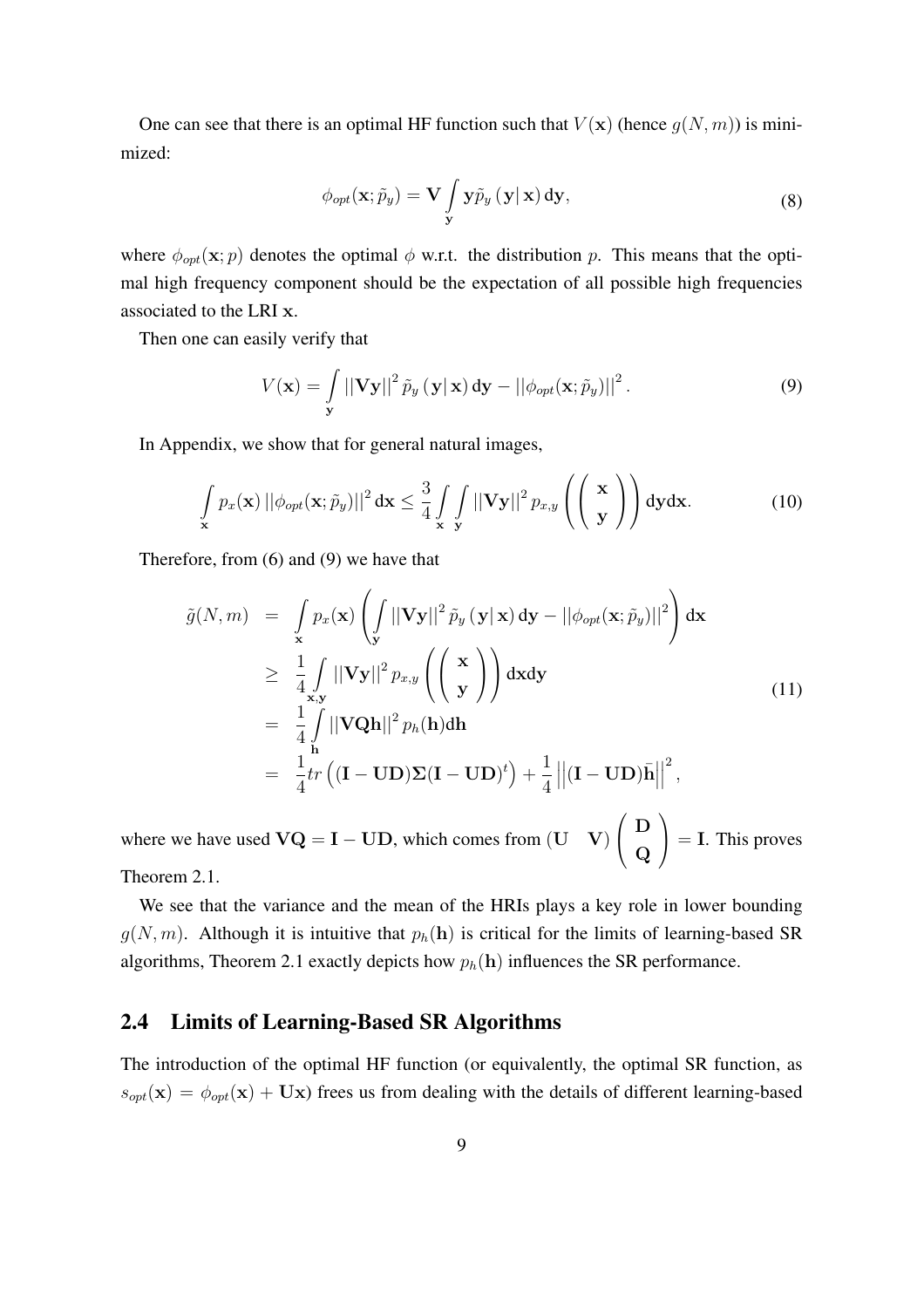SR algorithms, as  $s_{opt}$  attains the minimum of the expected risk. In other words, if at a particular magnification factor,  $b(N, m)$  (see Eqn. (4)) is larger than a threshold T, i.e., the expected RMSE between h and  $s_{opt}(Dh)$  is larger than T, then for *any* SR function s, the RMSE between h and  $s(Dh)$  is also expected to be larger than T. This will imply that at this magnification factor no SR function can effectively recover the original HRI.

Therefore, if we have full knowledge of the variance and the mean of the prior distributions  $p_h(\mathbf{h})$  at different magnification factors, we can define a curve of  $b(N, m)$  as a function of m. Then the limit of learning-based SR algorithms is upper bounded by  $b^{-1}(T)$ .

#### 2.5 Estimating the Lower Bound from Real Samples

To compute  $b(N, m)$ , we have to know the covariance matrix and the mean of HRIs h for a wide range of  $mN$ . There has been a long history of natural image statistics [14]. Unfortunately, all the existing models only solve the problem partially: the natural images fit some models, but not all images that are sampled from these models are natural images. On the other hand, we do not need full knowledge of  $p_h(h)$ : its covariance matrix and mean already suffice. This motivates us to sample HRIs from real data.

Thanks to the fine property of covariance matrices and means that they can be computed incrementally and in parallel, we can easily sample a huge number of HRIs at a low memory cost.

#### 2.6 The Sufficient Number of HRI Samples

Now that we have estimated the lower bound from HRI samples, we have to know how many samples are sufficient to achieve the required accuracy. We first denote  $\hat{\Sigma}_M = \frac{1}{M}$ M  $\frac{M}{\sqrt{2}}$  $k=1$  $(\hat{\mathbf{h}}_k$   $\bar{\mathbf{h}}$ )( $\hat{\mathbf{h}}_k - \bar{\mathbf{h}}$ )<sup>t</sup> and the estimated covariance matrix  $\hat{\mathbf{\Sigma}}_M = \frac{1}{N}$ M  $\frac{M}{\sqrt{2}}$  $k=1$  $(\hat{\mathbf{h}}_k - \hat{\bar{\mathbf{h}}})(\hat{\mathbf{h}}_k - \hat{\bar{\mathbf{h}}})^t$ ,<sup>5</sup> where  $\frac{M}{\sqrt{2}}$ 

 $\hat{\mathbf{h}}_k$ 's are i.i.d. samples and  $\hat{\bar{\mathbf{h}}} = \frac{1}{\lambda}$ M  $k=1$  $\hat{\mathbf{h}}_k$  is the estimated mean. Then one may check that

$$
\hat{\Sigma}_M = \hat{\bar{\Sigma}}_M - (\hat{\bar{\mathbf{h}}}_M - \bar{\mathbf{h}})(\hat{\bar{\mathbf{h}}}_M - \bar{\mathbf{h}})^t. \tag{12}
$$

<sup>&</sup>lt;sup>5</sup>For unbiased estimation of the covariance matrix, the coefficient before the summation should be  $1/(M -$ 1). However, we are more interested in the error of  $\tilde{b}(N,m)$ , rather than the covariance matrix itself. If  $1/(M - 1)$  is used instead of  $1/M$ , there will be an additional  $O(1/M)$  term at the right hand side of (19), indicating that the convergence might be slightly slower. Nonetheless, when  $M$  is large, the difference is negligible.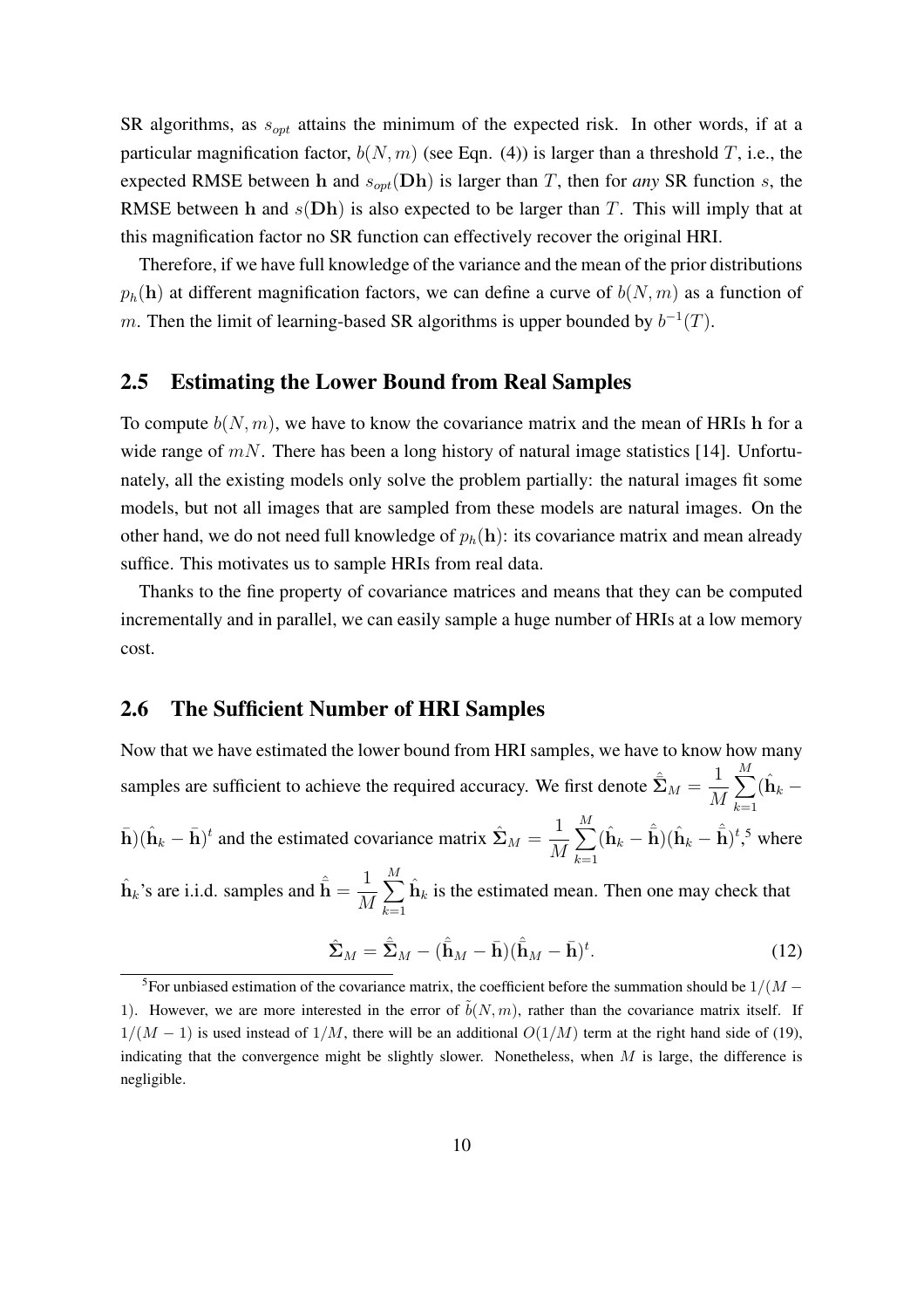In the following, we denote  $B = (I - UD)^t (I - UD)$  and  $\bar{b} = B\bar{h}$  for brevity, and denote the *i*-th entry of a vector a as  $a_i$  and the  $(i, j)$ -th entry of a matrix **A** as  $A_{ij}$ .

With some calculation we have

$$
\begin{split} \left| \hat{\tilde{b}}(N,m) - \tilde{b}(N,m) \right| \\ &\leq \left| \frac{1}{4} \left| \sum_{i,j=1}^{mN} B_{ij} \left( \hat{\bar{\Sigma}}_{M;ij} - \Sigma_{ij} \right) \right| + \frac{1}{2} \left| \sum_{i=1}^{mN} \bar{b}_i \left( \hat{\bar{h}}_{M;i} - \bar{h}_i \right) \right| . \end{split} \tag{13}
$$

The details can be found in Appendix. So we have to estimate the convergence rates of both terms.

Therefore, we define  $\xi = \sum_{n=1}^{m}$  $\sum_{i,j=1}^{mN} B_{ij} \hat{\Sigma}_{M;ij} = tr(\mathbf{B}\hat{\Sigma})$  and  $\eta = \sum_{i=1}^{mN}$  $\sum_{i=1}^{mN} \bar{b}_i \hat{\bar{h}}_{M;i} = \bar{\mathbf{b}}^t \hat{\bar{\mathbf{h}}}_M$ . Then their expectations are

$$
E(\xi) = tr(\mathbf{B}\Sigma), \text{ and } E(\eta) = \bar{\mathbf{b}}^t \bar{\mathbf{h}}, \tag{14}
$$

respectively. And their variances can be found to be

$$
var(\xi) = \frac{C_1^2}{M},\tag{15}
$$

and

$$
var(\eta) = \frac{C_2^2}{M},\tag{16}
$$

respectively. The proofs can be found in Appendix.

Then by Chebyshev's inequality [13],

$$
P\left(\left|\sum_{i,j=1}^{mN} B_{ij} \left(\hat{\Sigma}_{M;ij} - \Sigma_{ij}\right)\right| \ge \delta\right) = P\left(|\xi - E(\xi)| \ge \delta\right) \le \frac{var(\xi)}{\delta^2} = \frac{C_1^2}{M\delta^2},
$$
  
\n
$$
P\left(\left|\sum_{i=1}^{mN} \bar{b}_i \left(\hat{h}_{M;i} - \bar{h}_i\right)\right| \ge \delta\right) = P\left(|\eta - E(\eta)| \ge \delta\right) \le \frac{var(\eta)}{\delta^2} = \frac{C_2^2}{M\delta^2}.
$$
\n(17)

Therefore, at least at a probability of  $1 - p$ ,

$$
\begin{vmatrix}\n\sum_{i,j=1}^{mN} B_{ij} \left( \hat{\Sigma}_{M;ij} - \Sigma_{ij} \right) & \leq \frac{C_1}{\sqrt{Mp}}, \\
\left| \sum_{i=1}^{mN} \bar{b}_i \left( \hat{\bar{h}}_{M;i} - \bar{h}_i \right) \right| & \leq \frac{C_2}{\sqrt{Mp}}.\n\end{vmatrix}
$$
\n(18)

Then by (13) and (18), with probability at least  $1 - p$ , we have

$$
\left|\hat{\tilde{b}}(N,m) - \tilde{b}(N,m)\right| \le \frac{C_1}{4\sqrt{Mp}} + \frac{C_2}{2\sqrt{Mp}}.\tag{19}
$$

Now one can check that Theorem 2.2 is true.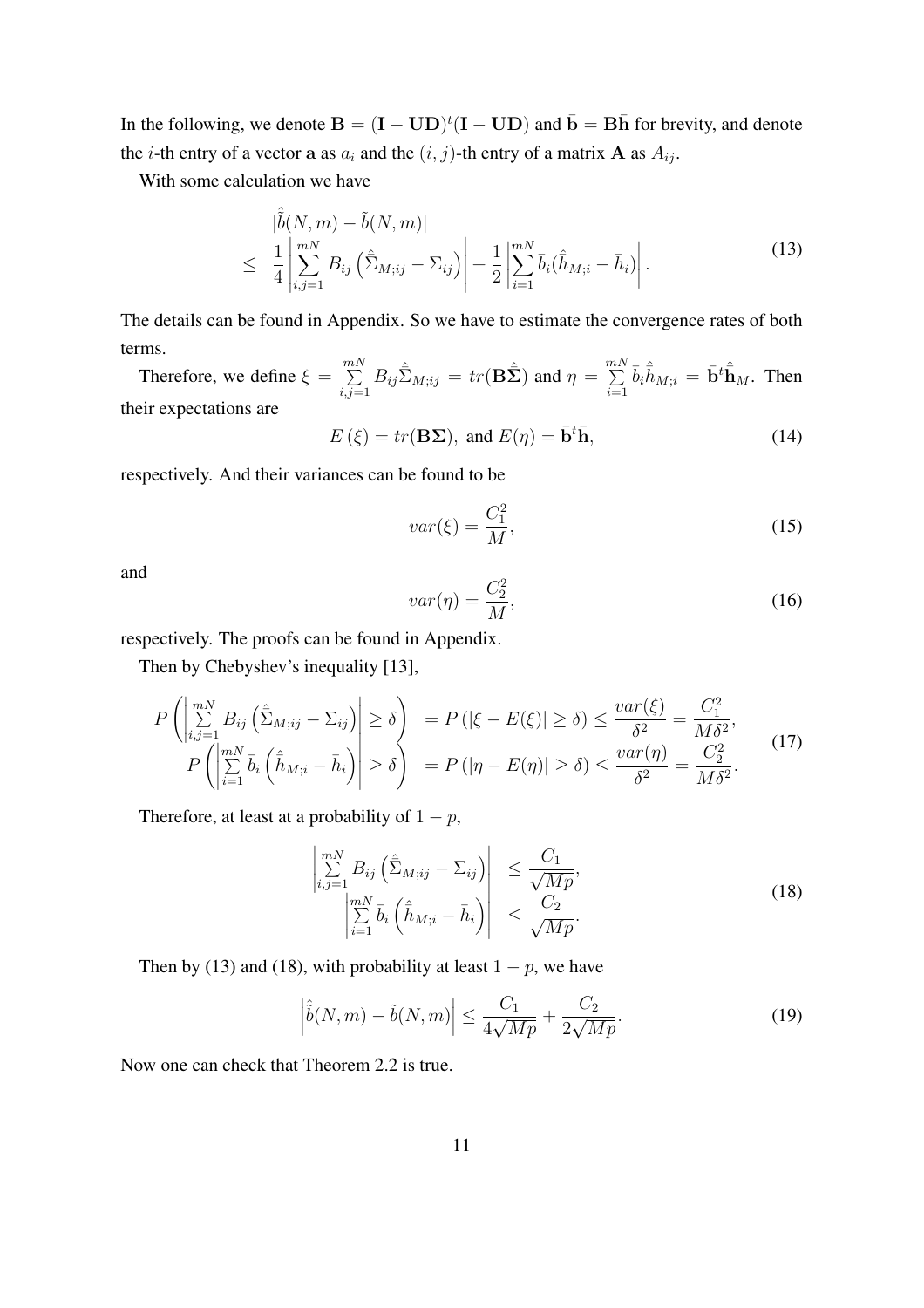Note that

$$
\begin{split}\n&= \left| \hat{b}(N,m) - b(N,m) \right| \\
&= \left| \sqrt{\frac{1}{mN} \hat{b}(N,m)} - \sqrt{\frac{1}{mN} \tilde{b}(N,m)} \right| \\
&= \frac{\frac{1}{mN} \left| \hat{b}(N,m) - \tilde{b}(N,m) \right|}{\sqrt{\frac{1}{mN} \hat{b}(N,m)} + \sqrt{\frac{1}{mN} \tilde{b}(N,m)}} \\
&\approx \frac{\frac{1}{mN} \left| \hat{b}(N,m) - \tilde{b}(N,m) \right|}{2\sqrt{\frac{1}{mN} \tilde{b}(N,m)}} \\
&= \frac{\left| \hat{b}(N,m) - \tilde{b}(N,m) \right|}{2mNb(N,m)}.\n\end{split} \tag{20}
$$

So in practice, we may choose  $p = 0.01$  and  $\varepsilon =$ 1 2  $mNb(N, m)$  in (5) in order to make  $\frac{1}{\sqrt{2}}$  $|\hat{b}(N,m) - b(N,m)| \le 0.25$  at above 99% certainty. Here we choose 0.25 as the threshold because it is roughly the mean of the graylevel quantization error.

## 3 Experiments

Collecting Samples. We crawled images from the web and collected 100,000+ images. They are of various kinds of scenes: cityscape, landscape, sports, portraits, etc. Therefore, our image library could be viewed as an i.i.d. sampling of general natural images. To sample  $mN \times mN$  sized HRIs, we convert each image into graylevel, break it into non-overlapping patches of size  $mN \times mN$  (with at least one pixel gap among them in order to ensure independence among them), and view each patch as a sample of HRIs of size  $mN \times mN$ . Then we blindly run our program to estimate the covariance and mean of the HRIs, where  $mN$  varies from 8 to 48 at a step size of 4. The number of samples is at the scale of  $10^6$  to 10<sup>8</sup>. Note that such a scale may not be enough in estimating  $p_h(h)$ . But estimating  $p_h(h)$  is not our goal at all. We are interested in the values of  $b(N, m)$  only.

**Characteristics of**  $b(N, m)$ . Next, we have to specify a downsampling matrix in order to compute the lower bound  $b(N, m)$  by (4) (The upsampling matrix U is determined by D. See Section 2.1.). We simply choose a downsampling matrix that corresponds to the bicubic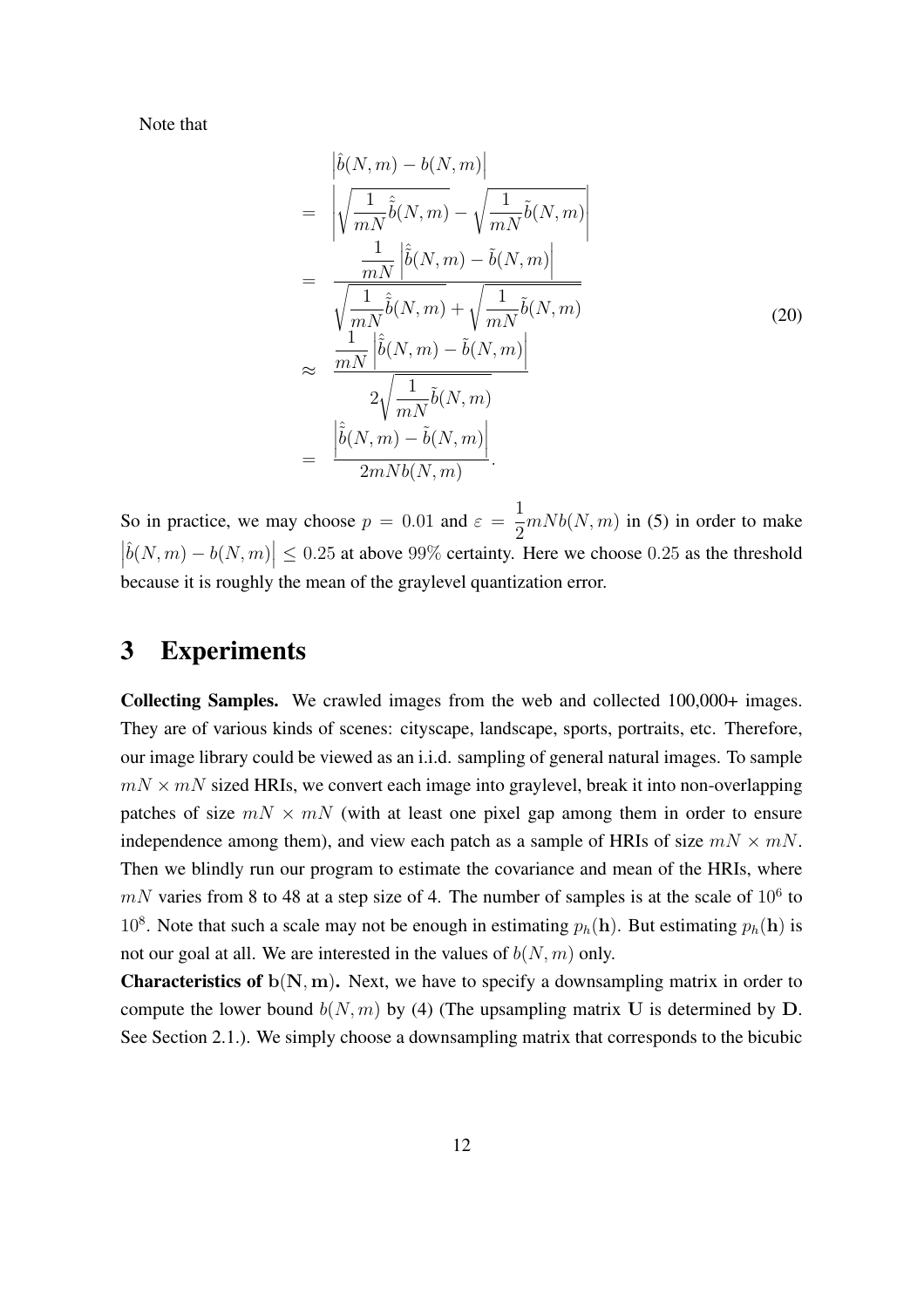

Figure 3: *(a)*∼*(e) are curves of* b(N, m) *using different* D*'s, drawn with* N *fixed for each individual curve. The corresponding* N*'s are labelled at the tails of the curves (in order not to make the graph crowded, large* N*'s for short curves are not shown). (a) uses a bicubic filter with* a = −1*. The asterisks at (3, 11.1) and (4,12.6) represent the expected risks of Sun et al.'s [15] and Freeman et al.'s [6] SR algorithms, respectively. (b) uses a bicubic filter with* a = 0.5*. (c) uses a Gaussian filter with*  $\sigma = 0.5$ *. (d) uses a Gaussian filter with*  $\sigma = 1.5$ *. (e) uses the bilinear filter. (f) are the curves of* b(N, m) *with* mN *fixed. The corresponding* mN*'s are labelled at the tails of the curves. The filter used is the same as that in (a).*

B-spline filter.<sup>6</sup> Then the curves of  $b(N, m)$  w.r.t. m are shown in Figure 3(a), where for each individual curve  $N$  is fixed.

We can see that for fixed N,  $b_N^{(1)}(m) = b(N, m)$  increases with m. A remarkable observation is that for different  $N$ 's, the curves in Figure 3(a) coincide well with each other. This suggests that for general natural images  $b(N, m)$  may be *independent* of N. Another interest-

<sup>6</sup>In the 1D case, a cubic filter can be written as:

$$
k(x) = \begin{cases} (a+2)|x|^3 - (a+3)|x|^2 + 1, & \text{if } 0 \le |x| \le 1, \\ a|x|^3 - 5a|x|^2 + 8a|x| - 4a, & \text{if } 1 \le |x| \le 2, \\ 0, & \text{if } |x| > 2. \end{cases}
$$
(21)

When  $a = -1$ , it is the cubic B-spline filter. The downsampling matrix for 2D images is the Kronecker product of the 1D downsampling matrices.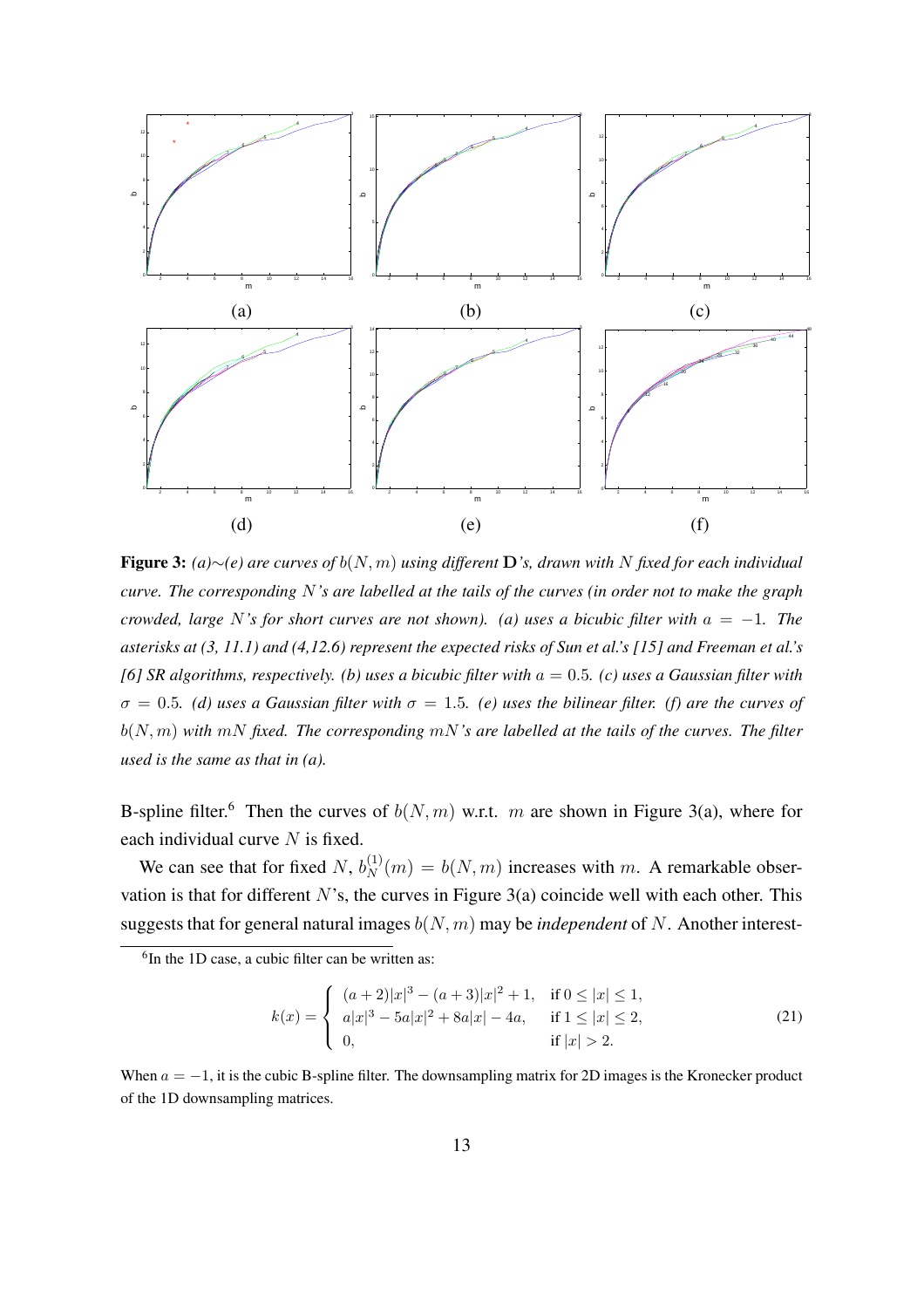

Figure 4: *Part of the SR results using Sun et al.'s algorithm [15]. The magnification factor is 3.0. On the top are the LRIs of* 16 × 16*, interpolated to* 48 × 48 *using bicubic interpolation. In the middle are the SR results. At the bottom are the ground truth HRIs.*

ing observation on Figures 3(a) is that  $b_N^{(1)}(m)$  seems to grow at the rate of  $(m-1)^{1/2}$ . The important implication from these observations is: we may estimate the limits of learningbased SR by trying relatively small sized images and small magnification factors, rather than trying large sized images and large magnification factors, which saves computation and memory without compromising the estimation accuracy.

However, one should be cautious that strictly speaking the D in (2) should be estimated from real cameras. Fortunately, we have found that our lower bound does not seem to be very sensitive to the choice of D. We have tried the bilinear filter, Gaussian filters (with the variance varying from  $0.5^2$  to  $1.5^2$ ), and bicubic filters (with the parameter a varying from −1 to 0.5, see (21)), and have found that the lower bounds are fairly close to each other. The curves in Figures 3(a)∼(e) testify to this observation. Moreover, what we have observed in the last paragraph is still true.

When training learning based SR algorithms, one usually collects HRIs and downsamples them to LRIs. So it is also helpful to draw the curves by fixing  $mN$  instead. The same phenomenon mentioned above can also be observed (Figure 3(f)). And the curves of  $b_{mN}^{(2)}(m) = b(N, m)$  by fixing  $mN$  also coincide well with those of  $b_N^{(1)}(m)$  (Please compare Figures 3(a) and (f)), implying that  $b(N, m)$  is also independent of the size of HRIs. This can be easily proved: if  $b(N, m) = c(m)$  for some function c, then  $b_{mN}^{(2)}(m) = b(N, m) =$  $b_N^{(1)}(m) = c(m).$ 

**Testing Theorem 2.1.** We run the SR algorithm by Sun et al. [15] on over 50,000  $16 \times 16$ LRIs that are downsampled from  $48 \times 48$  HRIs and that by Freeman et al. [6] on over 40,000  $12 \times 12$  LRIs that are downsampled from  $48 \times 48$  HRIs. Both algorithms are designed for general images and they work at magnification factors of 3.0 and 4.0, respectively. A few sample results are shown in Figure 4. The expected risks of Sun et al.'s algorithm and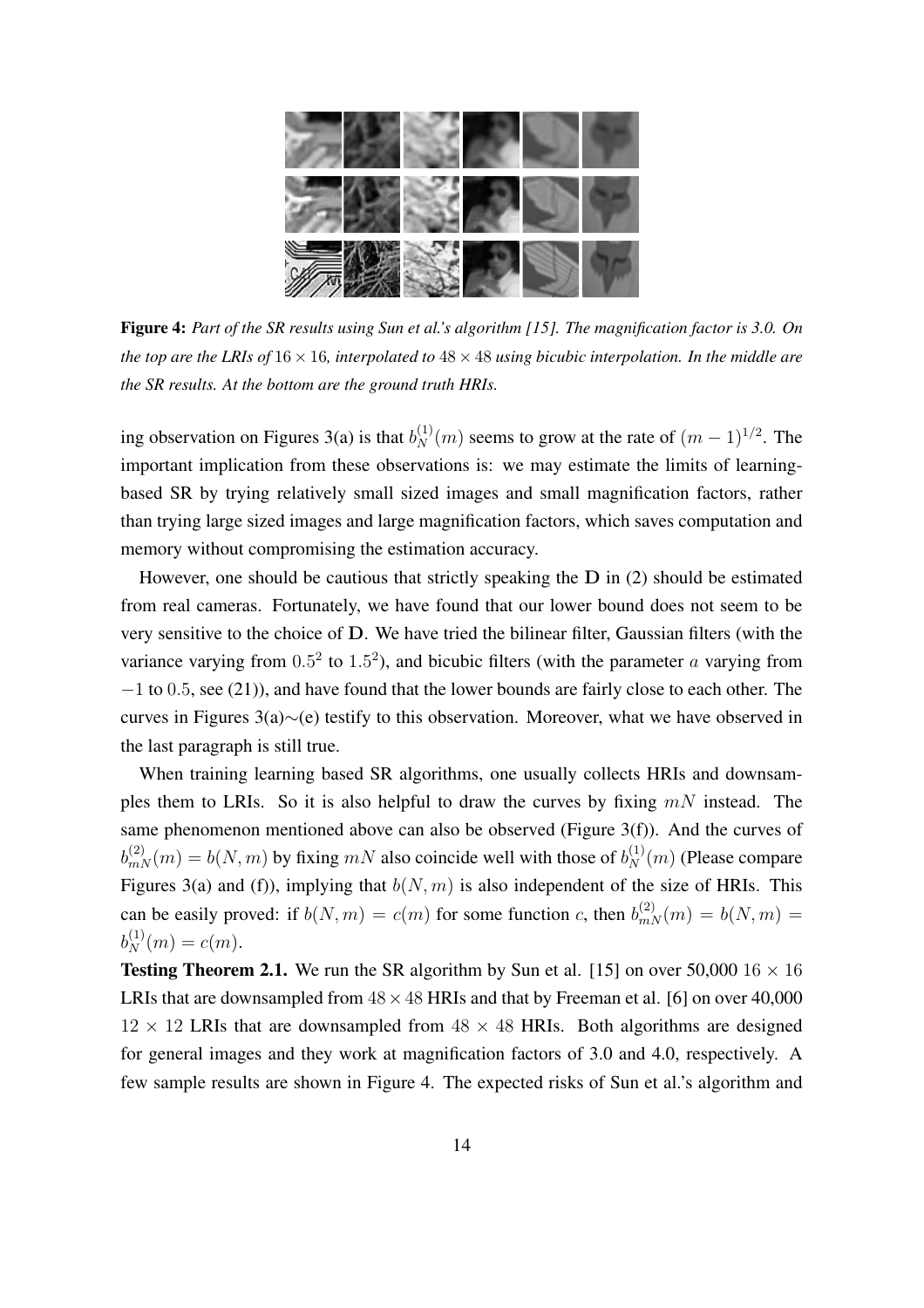

**Figure 5:** *The evolution of*  $\hat{b}(4,2)$  *w.r.t. the number* M *of HRI samples. The dashed curve is the log of the estimated sufficient samples using the currently available covariance matrix and mean. The dotted line is used to identify when the estimated number of samples is enough. The solid curve at the bottom is the estimated* b(4, 2) *using* M *samples. The horizontal axis is in log scale.*

Freeman et al.'s are about 11.1 and 12.6, respectively, which are both above our curves (Figure 3(a)). Therefore, these results are consistent with Theorem 2.1.

**Estimating the Limits.** With the curves of  $b(N, m)$ , we can find the limits of learning based algorithms by choosing an appropriate threshold  $T$  (see Section 2.4). Unfortunately, there does not seem to exist a benchmark threshold. So every practitioner can choose a threshold that he/she deems appropriate and estimate the limits on his/her own. For example, from the SR results of Sun et al.'s algorithm [15] (Figure 4), we see that the fine details are already missing. Therefore, we deem that the estimated risk 11.1 of their algorithm is a large enough threshold. Using  $T = 11.1$  we can expect that the limit of learning-based SR algorithms for general natural images is roughly 10 (Figure 3(a)). This limit is a bit loose but it can be enhanced when the noise in LRIs (see Section 2.1) is considered.<sup>7</sup>

Testing Theorem 2.2. Finally, we present an experiment to test Theorem 2.2. We sample over 1.5 million  $8 \times 8$  images and set  $m = 2$  (hence  $N = 4$ ). Figure 5 shows the curve of predicted sufficient number of samples using the most updated variance and mean of HRIs, where p and  $\varepsilon$  are chosen as described at the end of Section 2.6. We see that the estimated

$$
\tilde{b}(N,m) = \frac{1}{4}tr\left[ (\mathbf{I} - \mathbf{U}\mathbf{D})\mathbf{\Sigma}(\mathbf{I} - \mathbf{U}\mathbf{D})^t \right] + \frac{1}{4}tr\left( \mathbf{U}\mathbf{\Sigma}_n\mathbf{U}^t \right) \n+ \frac{1}{4} ||(\mathbf{I} - \mathbf{U}\mathbf{D})\bar{\mathbf{h}} - \mathbf{U}\bar{\mathbf{n}}||^2,
$$
\n(22)

where  $\Sigma_n$  and  $\bar{n}$  are the variance matrix and the mean of the noise, respectively. Details omitted.

<sup>&</sup>lt;sup>7</sup>When noise is considered, Eqn.  $(3)$  is changed to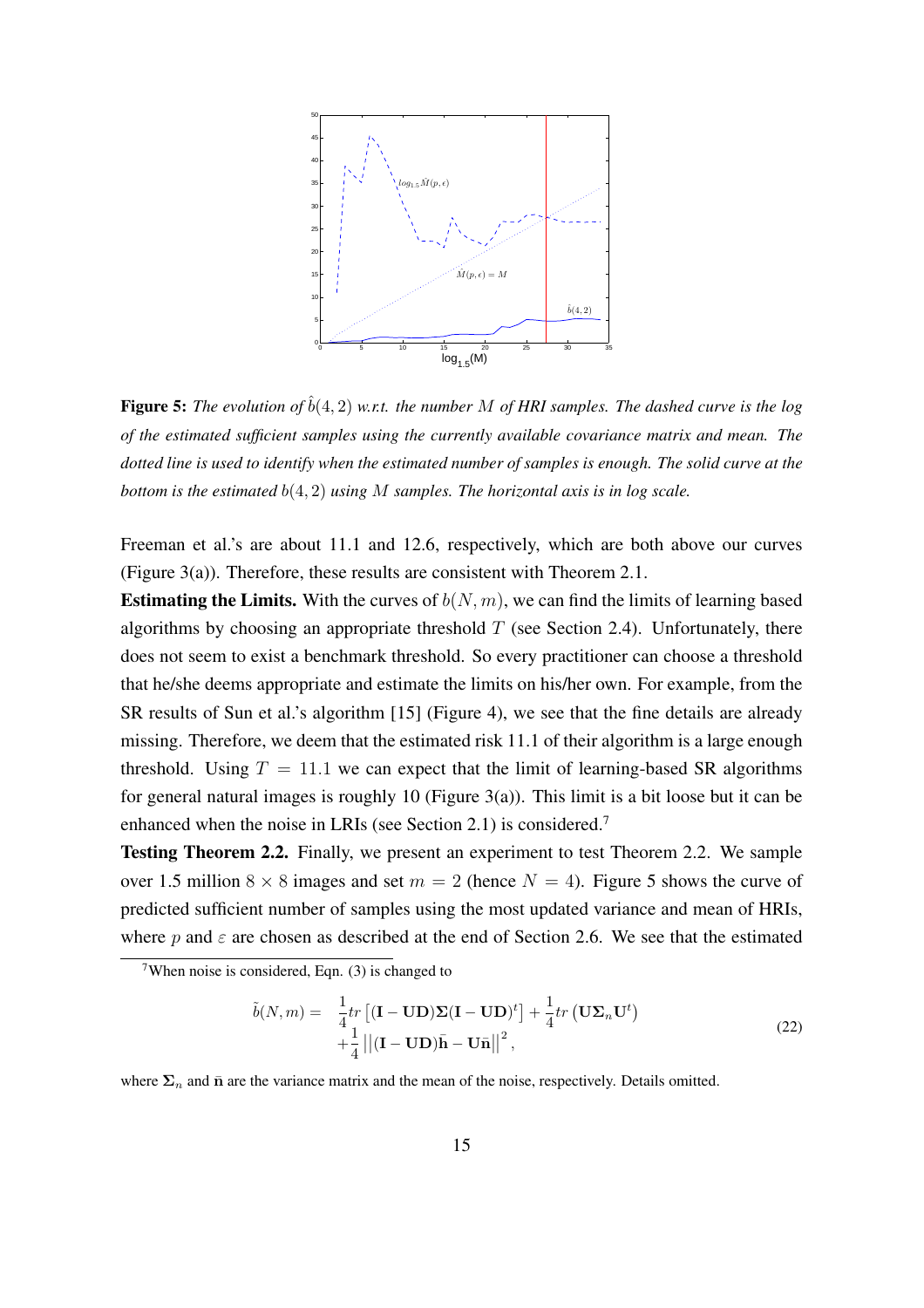$b(4, 2)$  already becomes stable even the number of samples is still smaller than the predicted number. There is still small fluctuation in  $b(4, 2)$  when  $M > M(p, \varepsilon)$  because we allow the deviation from the true value to be within 0.25 at above 99% certainty. Therefore, this result is consistent with Theorem 2.2.

## 4 Conclusions and Future Work

This paper presents the first attempt to analyze the limits of learning-based SR algorithms. We have proven a closed form lower bound of the expected risk of SR algorithms. We also sample real images to estimate the lower bound. Finally, we prove the formula that gives the sufficient number of HRIs to be sampled in order to ensure the accuracy of the estimate.

We have also observed from experiments that the lower bound  $b(N, m)$  may be dependent on m only and the growth rate of  $b(N, m)$  may be  $(m - 1)^{1/2}$ . These are important observations, implying that one may more conveniently compute with small sized images and at small magnification factors and then *predict* the limits. This would save much computation and memory. We hope to prove in the future what we have observed.

As no authoritative threshold  $T$  is currently available, our estimated limit (roughly 10 times) of learning-based SR algorithms for general natural images is not convincing enough. We are investigating how to propose an objective threshold and how to effectively sample the statistics of noise in (22) to produce a tighter limit.

Also, we will investigate the limits of learning-based SR algorithms under more specific scenarios, e.g., for face hallucination and text SR. We expect that more specific prior knowledge of the HRI distribution will be required.

## References

- [1] S. Baker and T. Kanade. Limits on Super-resolution and How to Break Them. IEEE Trans. Pattern Analysis and Machine Intelligence, Vol.24, No.9, pp.1167-1183, 2002.
- [2] C.M. Bishop, A. Blake, and B. Marthi. Super-resolution Enhancement of Video. In C. M. Bishop and B. Frey (Eds.), Proc. Artificial Intelligence and Statistics. Society for Artificial Intelligence and Statistics, 2003.
- [3] S. Borman and R.L. Stevenson. Spatial Resolution Enhancement of Low-Resolution Image Sequences: A Comprehensive Review with Directions for Future Research, Technical Report, University of Notre Dame, 1998.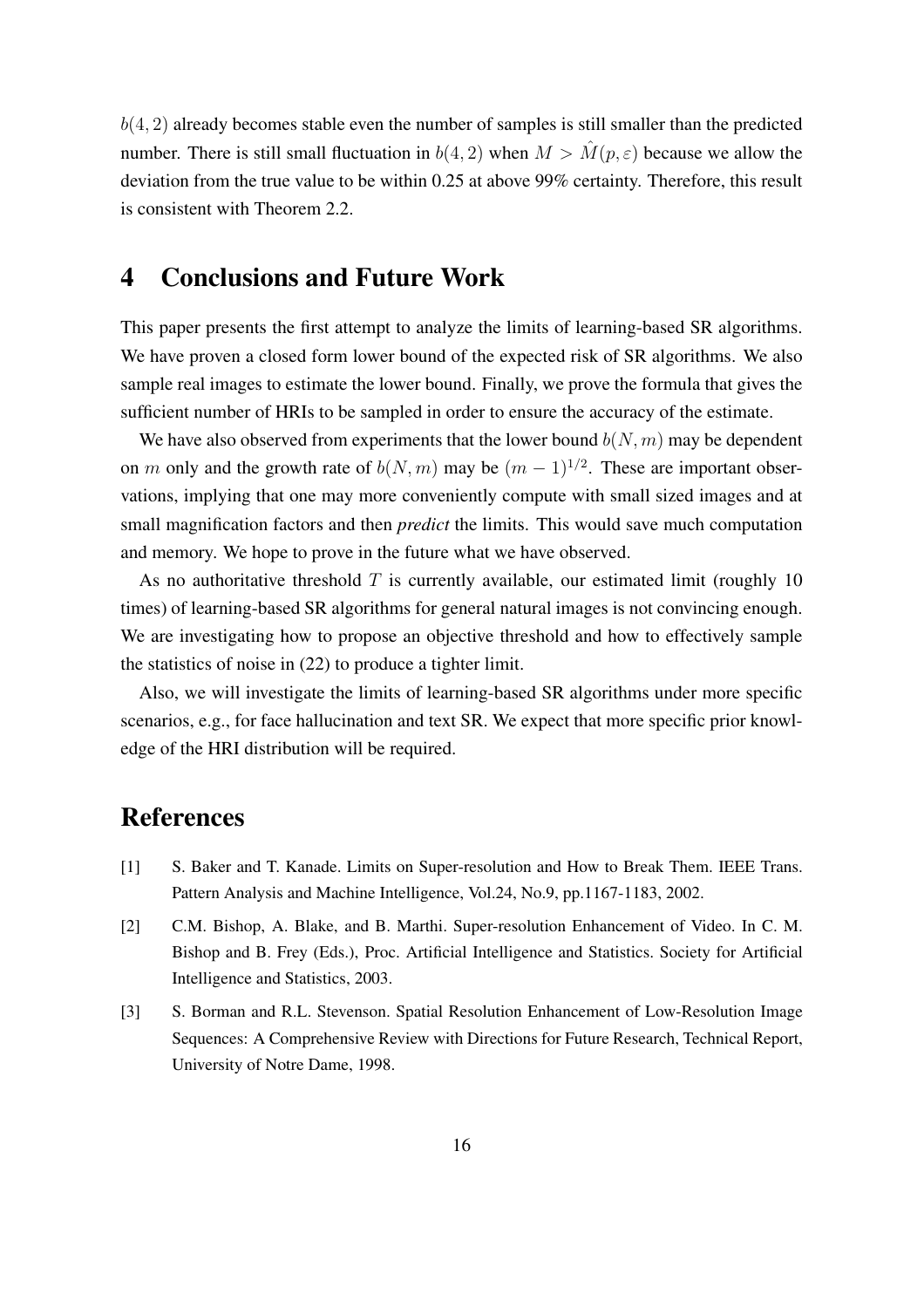- [4] D. Capel and A. Zisserman. Super-Resolution from Multiple Views Using Learnt Image Models. Proc. Computer Vision and Pattern Recognition, pp. II 627-634, 2001.
- [5] S. Farsiu, D. Robinson, M. Elad, and P. Milanfar. Advances and Challenges in Super-Resolution. Int'l J. Imaging Systems and Technology, Vol. 14, No. 2, pp. 47-57, 2004.
- [6] W.T. Freeman and E.C. Pasztor. Learning Low-Level Vision. In Proc. Seventh Int'l Conf. Computer Vision, Corfu, Greece, pp. 1182-1189, 1999.
- [7] B.K. Gunturk, A.U. Batur, Y. Altunbasak, M.H. Hayes III, and R.M. Mersereau. Eigenfacedomain super-resolution for face recognition. IEEE Trans. on Image Process., Vol. 12, No. 5, pp. 597-606, 2003.
- [8] Z. Lin and H.-Y. Shum. Fundamental Limits of Reconstruction-Based Superresolution Algorithms under Local Translation. IEEE Trans. Pattern Analysis and Machine Intelligence, Vol.26, No.1, pp.83-97, 2004.
- [9] W. Liu, D. Lin, and X. Tang. Hallucinating Faces: TensorPatch Super-resolution and Coupled Residue Compensation. Proc. Computer Vision and Pattern Recognition, pp. II 478-484, 2005.
- [10] C. Liu, H.Y. Shum, and C.S. Zhang. A Two-Step Approach to Hallucinating Faces: Global Parametric Model and Local Nonparametric Model. Proc. Computer Vision and Pattern Recognition, pp. 192-198, 2001.
- [11] S.C. Park, M.K. Park, and M.G. Kang. Super-Resolution Image Reconstruction: A Technical Overview. IEEE Signal Processing Magazine, Vol. 20, Pt. 3, pp. 21-36, 2003.
- [12] L.C. Pickup, S.J. Roberts, and A. Zisserman. A Sample Texture Prior for Image Superresolution. Advances in Neural Information Processing Systems, pp. 1587-1594, 2003.
- [13] A.N. Shiryaev. Probability. Spinger-Verlag, 1995.
- [14] A. Srivastava, A.B. Lee, E.P. Simoncelli, and S.-C. Zhu. On Advances in Statistical Modeling of Natural Images, J. Mathematical Imaging and Vision, 18: 17-33, 2003.
- [15] J. Sun, H. Tao, and H.-Y. Shum. Image Hallucination with Primal Sketch Priors, Proc. Computer Vision and Pattern Recognition, pp. II 729-736, 2003.
- [16] Y.L. Tong. Probability Inequalities in Multivariate Distributions. Academic Press, 1980.
- [17] V.N. Vapnik. Statistical Learning Theory. John Wiley & Sons, Inc., 1998.
- [18] X. Wang and X. Tang. Hallucinating Face by Eigentransformation. IEEE Trans. Systems, Man, and Cybernetics, Part C, vol. 35, no. 3, pp. 425-434, 2005.
- [19] R. Wilson. MGMM: Multiresolution Gaussian Mixture Models for Computer Vision. Proc. Int'l Conf. Pattern Recognition, pp. I 212-215, 2000.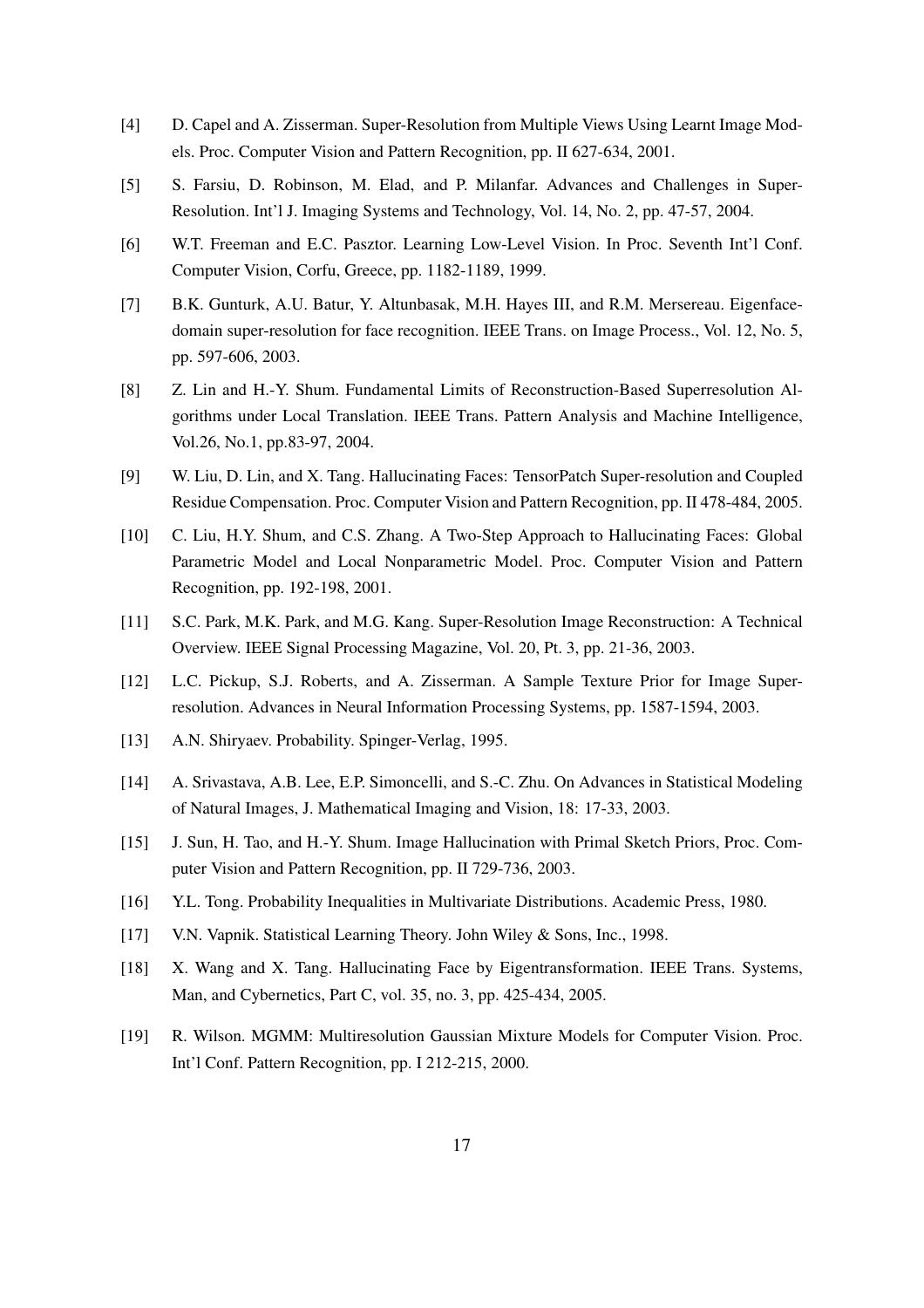## Appendix

#### Proposition 4.1 Q *exists.*

**Proof:** Suppose the SVD of U is:  $U = O_1$  $\overline{\phantom{a}}$  $\left( \begin{array}{c} \Lambda \end{array} \right)$ 0  $\mathbf{r}$  $\bigcup_{i=1}^{\infty} O_2^i$ , where  $\Lambda$  is a non-degenerate square matrix. Then all the solutions to  $XU = 0$  can be written as:  $X = O_2(0 \ Y) O_1^t$ , where Y is any matrix of proper size. On the other hand, from  $DU = I$  we know that there exists some  $Y_0$  such that  $D = O_2(\Lambda^{-1} Y_0) O_1^t$ . Therefore,  $\begin{pmatrix} D \\ D \end{pmatrix}$  $\overline{\bf Q}$  $\Bigg) = {\bf O}_2 \left( \begin{array}{cc} \boldsymbol{\Lambda}^{-1} & {\bf Y}_0 \ \ . & . \end{array} \right)$  $0 Y$  $\bigcap_{i=1}^t$ When  $Y$  is of full-rank,  $\overline{\phantom{a}}$  $\left( \begin{array}{c} D \end{array} \right)$  $\overline{\bf Q}$  $\mathbf{r}$ is a non-degenerate square matrix.

#### Proposition 4.2 *(10) is true.*

**Proof:** The optimal HF function given in (8) is inconvenient for estimating a lower bound for  $\tilde{g}(N,m)$ , because we do not know V and  $\tilde{p}_y(y|x)$  therein. To overcome this, we assume that the density of HRIs is provided by the mixture of Gaussians (MoGs):

$$
p_h(\mathbf{h}) = \sum_{k=1}^K \alpha_k G_{h;k}(\mathbf{h}), \qquad (23)
$$

where  $\alpha_k > 0$ ,  $\sum_{k=1}^{K}$  $\sum_{k=1} \alpha_k = 1$ ,  $G_{h,k}(\mathbf{h}) = G(\mathbf{h}; \mathbf{h}_k, \Sigma_k)$  is the Gaussian with mean  $\mathbf{h}_k$  and variance  $\Sigma_k$ . Note that the above MoGs approximation may not give an exact  $p_h(h)$ . However, as every  $L_2$  function can be approximated by MoGs at an arbitrary accuracy (in the sense of  $L_2$  norm) [19], and  $h - s(Dh)$  must be bounded (e.g., every dimension is between  $-255$ and 255), when the MoGs approximation is sufficiently accurate, we will give a sufficiently accurate estimate of  $\tilde{q}(N,m)$ . Therefore, in order not to introduce new notations, we simply write  $p_h(h)$  as MoGs in our proof. More importantly, as we will see, MoGs actually serve as a bridge to pave our proving process. Our final results do *not* involve any parameters from MoGs, as shown in Theorem 2.1.

Writing in MoGs, we have

$$
p_{x,y}\left(\begin{pmatrix} \mathbf{x} \\ \mathbf{y} \end{pmatrix}\right) = \sum_{k=1}^{K} \alpha_k G_{x,y;k}\left(\begin{pmatrix} \mathbf{x} \\ \mathbf{y} \end{pmatrix}\right),
$$
  
\n
$$
p_x(\mathbf{x}) = \sum_{\substack{k=1\\K}}^{K} \alpha_k G_{x;k}(\mathbf{x}),
$$
  
\n
$$
\tilde{p}_y(\mathbf{y}|\mathbf{x}) = \frac{\sum_{k=1}^{K} \alpha_k G_{x;k}(\mathbf{x}) \tilde{G}_{y;k}(\mathbf{y}|\mathbf{x})}{\sum_{k=1}^{K} \alpha_k G_{x;k}(\mathbf{x})},
$$
\n(24)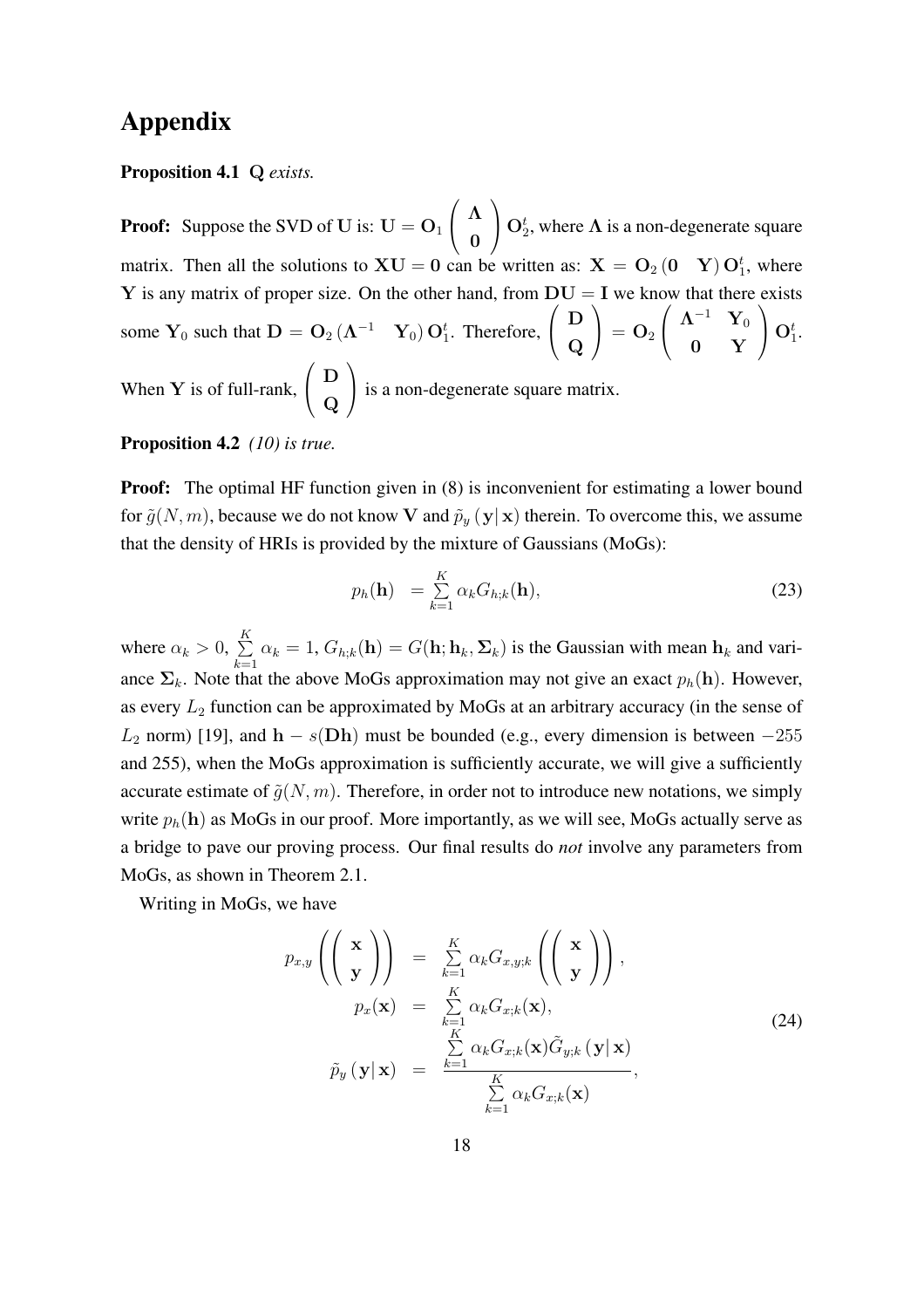where  $G_{x,y;k}$  $\overline{\phantom{a}}$  $\overline{1}$  $\overline{\phantom{a}}$  $\begin{pmatrix} x \\ y \end{pmatrix}$ y  $\mathbf{r}$  $\mathbf{I}$  $\mathbf{r}$ is the Gaussian corresponding to  $G_{h,k}(\mathbf{h})$  after the variable trans- $\mathcal{L}$   $\mathcal{L}$ 

form,  $G_{x;k}(\mathbf{x})$  is the marginal distribution of  $G_{x,y;k}$   $\left\langle \left( \begin{array}{c} \mathbf{x} \\ \mathbf{x} \end{array} \right) \right\rangle$ y  $\vert \vert$ , and

$$
\tilde{G}_{y;k}(\mathbf{y}|\mathbf{x}) = \frac{G_{x,y;k}\left(\begin{pmatrix} \mathbf{x} \\ \mathbf{y} \end{pmatrix}\right)}{G_{x;k}(\mathbf{x})}
$$
\n(25)

is the conditional distribution. As we will not use the exact formulation of  $G_{x,y;k}$  $\overline{1}$  $\begin{pmatrix} x \\ y \end{pmatrix}$ y  $\mathbf{I}$  $\vert$ ,  $G_{x;k}(\mathbf{x})$  and  $\tilde{G}_{y;k}(\mathbf{y}|\mathbf{x})$ , we omit their details.

Now  $\phi_{opt}(\mathbf{x}; \tilde{p}_y)$  can be written as

$$
\phi_{opt}(\mathbf{x}; \tilde{p}_y) = \frac{\sum_{k=1}^{K} \alpha_k G_{x;k}(\mathbf{x}) \mathbf{V} \int \mathbf{y} \tilde{G}_{y;k}(\mathbf{y}|\mathbf{x}) d\mathbf{y}}{\sum_{k=1}^{K} \alpha_k G_{x;k}(\mathbf{x})}
$$
\n
$$
= \frac{\sum_{k=1}^{K} \alpha_k G_{x;k}(\mathbf{x}) \phi_{opt}(\mathbf{x}; \tilde{G}_{y;k})}{\sum_{k=1}^{K} \alpha_k G_{x;k}(\mathbf{x})},
$$
\n(26)

where

$$
\phi_{opt}(\mathbf{x}; \tilde{G}_{y;k}) = \mathbf{V} \int_{\mathbf{y}} \mathbf{y} \tilde{G}_{y;k} (\mathbf{y} | \mathbf{x}) \, \mathrm{d}\mathbf{y}.
$$
 (27)

Next, we highlight two properties that general natural images have, and we will use them for our argument:

- 1. The prior distribution  $p_h(h)$  is not concentrated around several HRIs and the marginal distribution  $p_x(\mathbf{x})$  is not concentrated around several LRIs either. Noticing that general natural images cannot be classified into a small number of categories will testify to this. This property implies that the number K of Gaussians to approximate  $p_h(\mathbf{h})$  is not too small, and for every x,  $\phi_{opt}$   $(x; \tilde{G}_{y,k})$  $\ddot{\phantom{0}}$ ,  $k = 1, \dots, K$ , are most likely quite different from each other.
- 2. Smoother LRIs have higher probability. This property is actually called the "smoothness prior" that is widely used for regularization, e.g., when doing reconstruction based SR. An ideal mathematical formulation of this property is [14]:  $p_x(\mathbf{x}) \sim \exp\left(-\frac{1}{2}\right)$  $\frac{1}{2}\beta\left\vert \left\vert \nabla\mathbf{x}\right\vert \right\vert ^{2}\big)$ .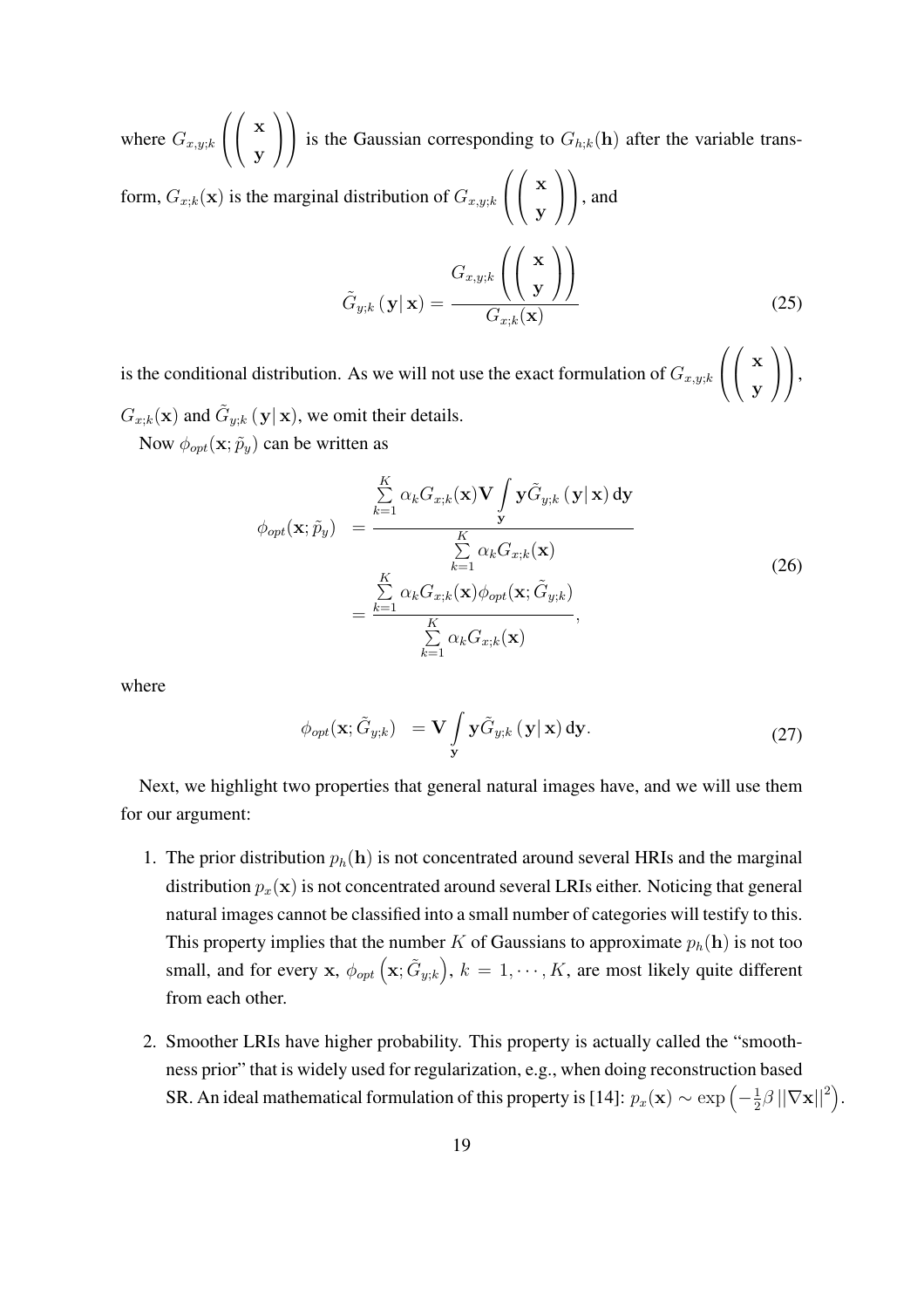Now we utilize the above two properties to argue for (10). We aim at estimating a reasonable constant  $\mu$ , such that we are sure that the following inequality holds:

$$
\int \left( \sum_{k=1}^{K} \alpha_k G_{x;k}(\mathbf{x}) \right) ||\phi_{opt}(\mathbf{x}; \tilde{p}_y)||^2 d\mathbf{x} \le \mu \cdot \sum_{k=1}^{K} \alpha_k \int G_{x;k}(\mathbf{x}) ||\phi_{opt}(\mathbf{x}; \tilde{G}_{y;k})||^2 d\mathbf{x}.
$$
 (28)

We first infer a reasonable distribution for  $\mu'$ , such that most likely the following inequality holds:

$$
\left| \left| \phi_{opt} \left( \mathbf{x}; \tilde{p}_y \right) \right| \right|^2 \leq \mu' \cdot \frac{\sum\limits_{k=1}^K \alpha_k G_{x;k}(\mathbf{x}) \left| \left| \phi_{opt} \left( \mathbf{x}; \tilde{G}_{y;k} \right) \right| \right|^2}{\sum\limits_{k=1}^K \alpha_k G_{x;k}(\mathbf{x})}, \quad \forall \mathbf{x} \text{ that } \sum\limits_{k=1}^K \alpha_k G_{x;k}(\mathbf{x}) \neq 0. \tag{29}
$$

Eqn. (26) shows that  $\phi_{opt}(\mathbf{x}; \tilde{p}_y)$  is a convex combination of  $\phi_{opt}(\mathbf{x}; \tilde{G}_{y;k})$ ´  $, k = 1, \cdots, K.$ Due to the convexity of the squared vector norm, by Jensen's inequality [13], we have that  $\mu' \leq 1$  is always true, where  $\mu' = 1$  holds only when  $\phi_{opt}(\mathbf{x}; \tilde{G}_{y;k}), k = 1, \dots, K$ , are identical. This will not happen due to the first property of general natural images. Another extreme case is  $\mu' = 0$ . This happens only when  $\phi_{opt}(\mathbf{x}; \tilde{p}_y) = \mathbf{0}$ . This will not happen either as this implies that the simple interpolation  $s_{opt}(\mathbf{x}) = \mathbf{U}\mathbf{x}$  produces the optimal HRI.

Therefore, for general natural images  $\mu'$  cannot be close to either 0 or 1. We also notice that the strong convexity of the squared norm (thinking in 1D, there is large vertical gap between the curve  $y = x^2$  and the line segment linking  $(x_1, x_1^2)$  and  $(x_2, x_2^2)$  when  $x_1$  and  $x_2$  is not close to each other) implies that the scattering of  $\phi_{opt}(\mathbf{x}; \tilde{G}_{y;k})$ ´  $, k = 1, \cdots, K$ , will make  $||\phi_{opt}(\mathbf{x}; \tilde{p}_y)||^2$  far below the weighted squared norms of  $\phi_{opt}(\mathbf{x}; \tilde{G}_{y;k}), k = 1, \dots, K$ . This implies that although  $\mu'$  could be a random number between 0 and 1, it should nevertheless *strongly* bias towards 0, i.e., the probability of  $0 < \mu' \le 0.5$  should be *much larger* than that of  $0.5 < \mu' < 1$ . ´

For those x whose  $\mu'$  is closer to 1, their corresponding  $\phi_{opt}(\mathbf{x}; \tilde{G}_{y,k})$  $, k = 1, \cdots, K,$ should be quite cluttered, implying that there is not much choice of adding different high frequency to recover different HRIs. This more likely happens when x itself is highly textured so that the high frequency is already constrained by the context of the image. Then by the second property of general natural images, such LRIs x have smaller probability  $p_x(\mathbf{x})$ than those requiring smaller  $\mu'$ .

Due to the bias of  $\mu'$  and  $p_x(\mathbf{x})$ , and observing that (28) is actually the average of (29) over x weighted by  $p_x(\mathbf{x}) = \sum^{K}$  $\sum_{k=1}^{1} \alpha_k G_{x;k}(\mathbf{x})$ , we deem that the value  $3/4$  is sufficient for  $\mu$ .<sup>8</sup>

 $8$ Actually, we believe that  $1/2$  is already enough due to the strong bias resulting from the convexity of the squared norm. We choose a larger 3/4 just for safety.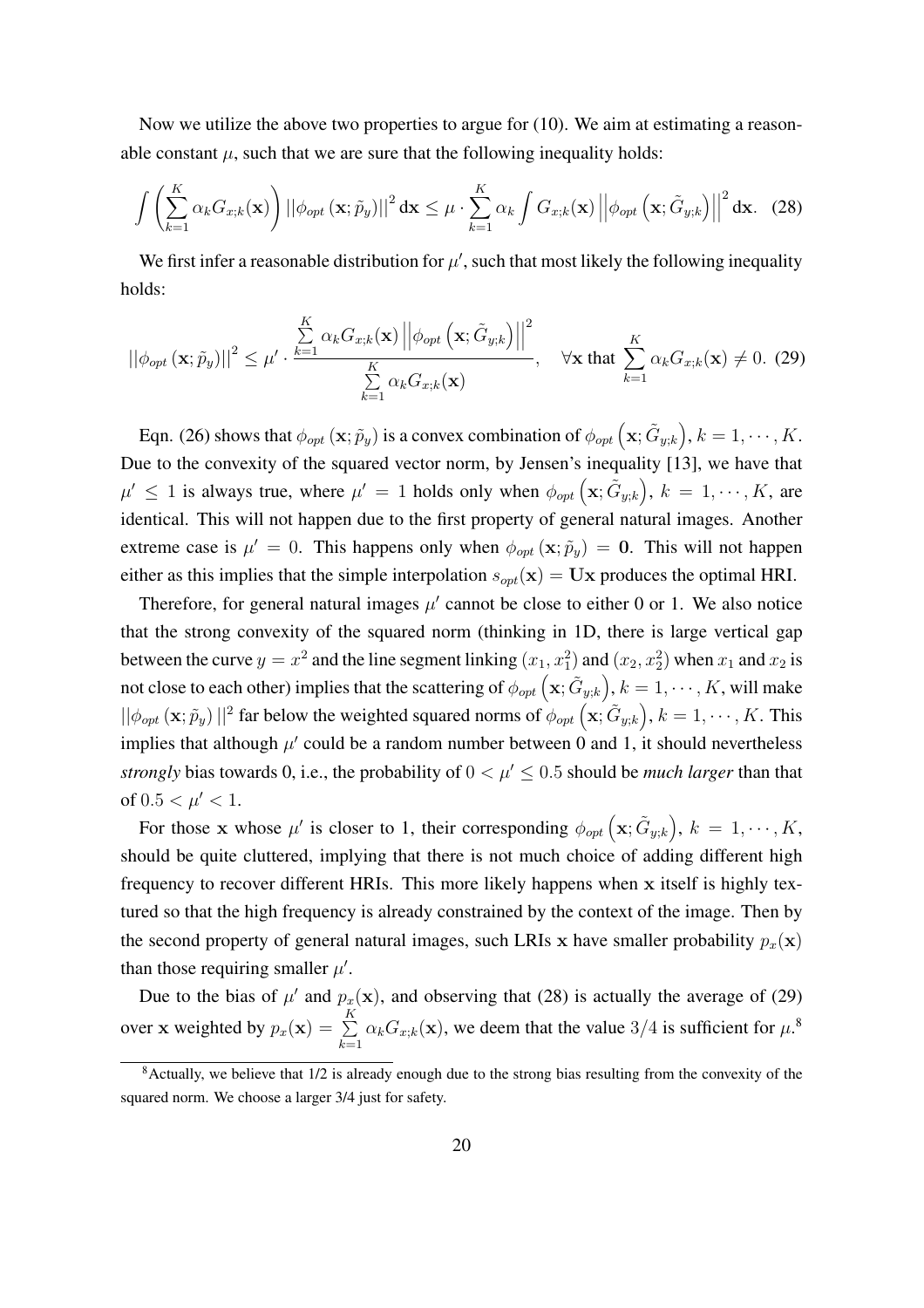To further safeguard the upper bound for the left hand side of (28) and also obtain a concise mathematical formulation in Theorem 2.1, we add an extra nonnegative term to the right hand side of  $(28)$ , i.e.,

$$
\int_{\mathbf{x}} p_x(\mathbf{x}) ||\phi_{opt}(\mathbf{x}; \tilde{p}_y)||^2 d\mathbf{x} \n\leq \frac{3}{4} \int_{\mathbf{x}} \sum_{k=1}^{K} \alpha_k G_{x;k}(\mathbf{x}) \left( \left| |\phi_{opt}(\mathbf{x}; \tilde{G}_{y;k})| \right|^2 + \int_{\mathbf{y}} \left| |\mathbf{V}\mathbf{y} - \phi_{opt}(\mathbf{x}; \tilde{G}_{y;k})| \right|^2 \tilde{G}_{y;k}(\mathbf{y}|\mathbf{x}) d\mathbf{y} \right) d\mathbf{x} \n= \frac{3}{4} \int_{\mathbf{x}} \sum_{k=1}^{K} \alpha_k G_{x;k}(\mathbf{x}) \int_{\mathbf{y}} ||\mathbf{V}\mathbf{y}||^2 \tilde{G}_{y;k}(\mathbf{y}|\mathbf{x}) d\mathbf{y} d\mathbf{x} \n= \frac{3}{4} \int_{\mathbf{x}} \int_{\mathbf{y}} ||\mathbf{V}\mathbf{y}||^2 p_{x,y} \left( \left( \frac{\mathbf{x}}{\mathbf{y}} \right) \right) d\mathbf{y} d\mathbf{x}.
$$
\n(30)

This proves (10).

#### Proposition 4.3 *(13) is true.*

Proof:

$$
\begin{split}\n&=\frac{1}{4}\left|tr\left[\mathbf{I}-\mathbf{U}\mathbf{D}\right]\left(\hat{\mathbf{\Sigma}}_{M}-\mathbf{\Sigma}\right)(\mathbf{I}-\mathbf{U}\mathbf{D})^{t}\right]+\left\|\mathbf{(I}-\mathbf{U}\mathbf{D})\hat{\mathbf{n}}_{M}\right\|^{2}-\left\|\mathbf{(I}-\mathbf{U}\mathbf{D})\mathbf{h}\right\|^{2} \\
&=\frac{1}{4}\left|tr\left[\mathbf{B}\left(\hat{\mathbf{\Sigma}}_{M}-\mathbf{\Sigma}\right)\right]+\left\|\mathbf{(I}-\mathbf{U}\mathbf{D})[(\hat{\mathbf{h}}_{M}-\mathbf{\bar{h}})+\mathbf{\bar{h}}]\right\|^{2}-\left\|\mathbf{(I}-\mathbf{U}\mathbf{D})\mathbf{\bar{h}}\right\|^{2}\right| \\
&=\frac{1}{4}\left|tr\left[\mathbf{B}\left(\hat{\mathbf{\Sigma}}_{M}-\mathbf{\Sigma}\right)\right]+tr\left[\mathbf{B}\left(\hat{\mathbf{\Sigma}}_{M}-\hat{\mathbf{\Sigma}}_{M}\right)\right]\right. \\
&+\left\|\mathbf{(I}-\mathbf{U}\mathbf{D})(\hat{\mathbf{h}}_{M}-\mathbf{\bar{h}})\right\|^{2}+2\left[(\mathbf{I}-\mathbf{U}\mathbf{D})\mathbf{\bar{h}}]^{t}(\mathbf{I}-\mathbf{U}\mathbf{D})(\hat{\mathbf{h}}_{M}-\mathbf{\bar{h}})\right| \\
&=\frac{1}{4}\left|\sum_{i,j=1}^{mN}B_{ij}\left(\hat{\mathbf{\Sigma}}_{M;ij}-\mathbf{\Sigma}_{ij}\right)-tr\left[\mathbf{B}(\hat{\mathbf{h}}_{M}-\mathbf{\bar{h}})(\hat{\mathbf{h}}_{M}-\mathbf{\bar{h}})^{t}\right]\right. \\
&+\left\|\mathbf{(I}-\mathbf{U}\mathbf{D})(\hat{\mathbf{h}}_{M}-\mathbf{\bar{h}})\right\|^{2}+2\left[(\mathbf{I}-\mathbf{U}\mathbf{D})\mathbf{\bar{h}}]^{t}(\hat{\mathbf{h}}_{M}-\mathbf{\bar{h}})\right| \\
&=\frac{1}{4}\left|\sum_{i,j=1}^{mN}B_{ij}\left(\hat{\mathbf{\Sigma}}_{M;ij}-\mathbf{\Sigma}_{ij}\right)+2\frac{\sum_{i=1}^{mN}\tilde{b
$$

Proposition 4.4 *(15) is true.*